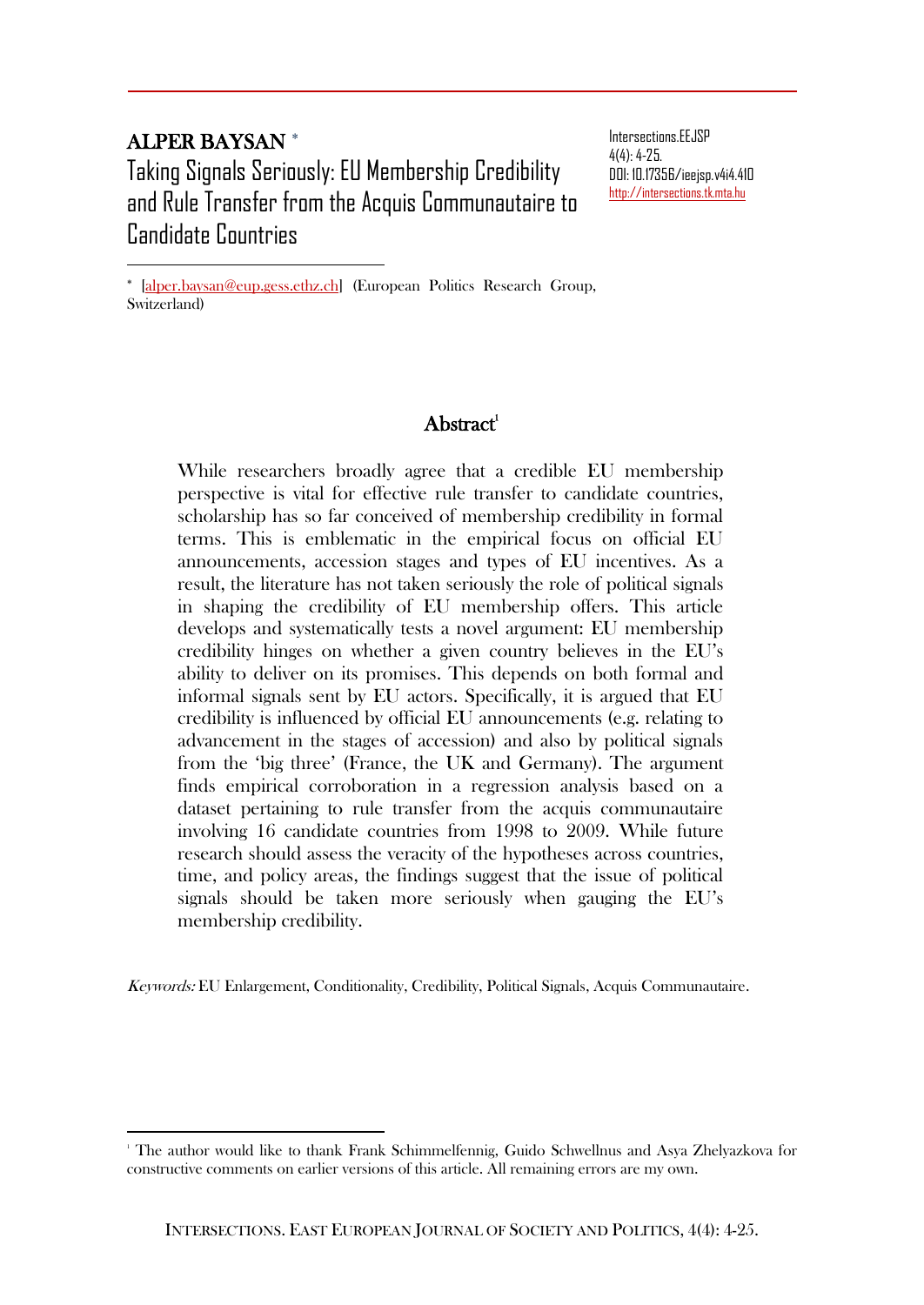Political conditionality is the European Union's (EU) most powerful foreign policy instrument for bringing about change in enlargement countries (Börzel and Schimmelfennig, 2017). The EU thereby offers third countries incentives such as financial aid, visa liberalization and membership in return for domestic reforms and policy adoption (Schimmelfennig, 2009: 8). Arguably, enlargement has lost momentum in recent years. Headwinds such as the discourse on 'enlargement fatigue' have become strong (O'Brennan, 2014). And yet, EU conditionality as a political impact mechanism is here to stay, not least because it represents the bread and butter of the EU's enlargement and neighborhood policies.

The prevailing academic theory in the field that conceptualizes the workings of EU conditionality is the external incentives model (Schimmelfennig and Sedelmeier, 2004). While this has obtained wide empirical support over time (Schimmelfennig and Sedelmeier, 2005; Schimmelfennig and Scholtz, 2008; Börzel and Schimmelfennig, 2017), only a few scholars have put under close scrutiny its central premises (Saatcioglu, 2011; Huszka and Körtvélyesi, 2017). First, it is based on the unitary–actor assumption (Freyburg and Richter, 2014) – that is, it treats the EU as an actor speaking with one voice in matters related to enlargement. Arguably, such a predisposition misses the fact that the Commission, Parliament and Member States tend to maintain and communicate different positions (Thomson, 2011). Second, membership credibility, a key criterion for effective rule transfer, has been conceived in rather formal terms. This is emblematic in the empirical focus on static accession stages – e.g. pre–candidacy, candidacy, negotiations and accession – (Steunenberg and Dimitrova, 2007; Böhmelt and Freyburg, 2012) and types of EU incentives (Schimmelfennig and Scholtz, 2008; Börzel and Schimmelfennig, 2017). Doing so, however, disregards the circumstance that membership credibility is a dynamic phenomenon and thus is also influenced by political signals sent by EU actors (cf. Freyburg and Richter, 2014).

This is precisely the point of departure for the present paper, which takes issue with the undertheorized nature of informal credibility signals. Correspondingly, the following research question guides this inquiry: What is the relative effect of formal and informal EU credibility on the comprehensiveness of rule transfer from the acquis communautaire to candidate countries?

Anecdotal evidence suggests that political signals matter with respect to the credibility of the EU's membership offer. A paradigmatic case in point is Turkey. For instance, German Chancellor Merkel's repeated insistence on 'privileged partnership' and an 'open–ended process'2 and French President Sarkozy's blocking of accession negotiation chapters3 undermined not only the official process led by the Commission but also Turkey's trust in EU membership down the road. A more issue–specific example comes from Serbia. Despite consistent criticism in the Commission's progress reports about press freedom in the country, EU Commissioner for European Neighborhood Policy and Enlargement, Johannes Hahn, went public, questioning his own organization's claims about violations of press

<sup>2</sup> EU Business (2010) Merkel Wants 'Privileged Partnership' between Turkey, EU. Available at: [http://www.eubusiness.com/news](http://www.eubusiness.com/news-eu/turkey-germany.3st)–eu/turkey–germany.3st . Accessed: 20–08–2017.'

<sup>3</sup> Bilefsky, D. (2017) Sarkozy Blocks Key Part of EU Entry Talks on Turkey. Available at:

[http://www.nytimes.com/2007/06/25/world/europe/25iht](http://www.nytimes.com/2007/06/25/world/europe/25iht-union.5.6325879.html)–union.5.6325879.html . Accessed: 23–08– 2017.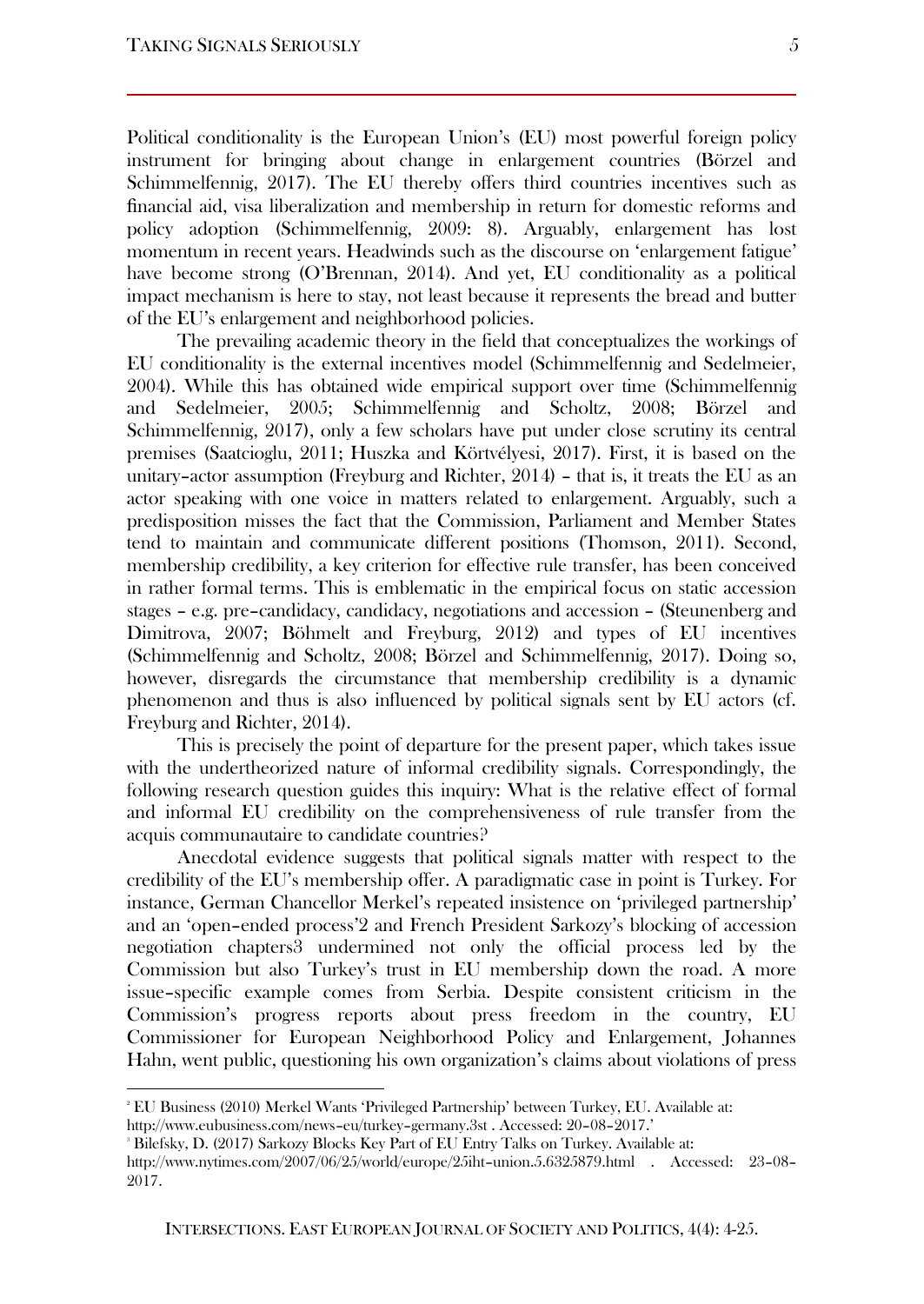freedom and self–censorship in a public statement, thereby effectively undermining the EU's own efforts at democratization in Serbia (Huszka and Körtvélyesi, 2017: 11). While descriptive analyses suggest that these developments can negatively affect the pace and extent of rule adoption in candidate countries (Ugur, 2010; Yildirim et al., 2013), there has been no systematic study of this issue to date – the present study is intended to fill this research desideratum.

The research for this paper finds statistical corroboration for the argument that the credibility of EU membership offers hinges on both formal and informal political signals.4 To be sure, the results show that the effect of formal credibility is larger than that of informal credibility in terms of affecting the comprehensiveness of rule transfer to candidate countries. Thus, informal signals are best understood in terms of a supporting pillar that strengthens the overall membership credibility of the EU. The hypotheses are tested through a regression analysis based on a dataset on acquis– related rule transfer involving 16 candidate countries and spanning the period 1998 to 2009. The results remain robust when including alternative indicators and changing model specifications.

Overall, this paper's contribution to the literature is twofold: a) it extends theory on EU rule transfer to candidate countries and develops hypotheses and measurements about the informal signals which influence the credibility of EU membership offers, and b) it subsequently puts these arguments to an empirical test. This opens up a variety of avenues for future research which are discussed in the concluding section of this paper together with the policy implications that follow from the findings.

The remainder of this article is organized as follows: first, I review the quantitative literature on EU rule transfer to candidate countries. Special emphasis is put on methodological aspects, operationalization strategies and empirical findings. Then, the argument about informal credibility is developed by engaging critically with the literature and the external incentives model. This section derives testable hypotheses and tackles core conceptual issues. Subsequently, and based on the previous literature review, the research design is presented. After this follows a discussion of the empirical findings. The concluding section summarises key findings as well as implications in terms of theory and policy–making.

## 1. Review of the quantitative literature on EU rule transfer to candidate countries

Below, I scour the literature for key findings and explain how the authors of the former have hitherto gone about research and measurement. In line with the present article's outlook, this section focuses on quantitative scholarship about rule adoption from the acquis communautaire – the EU's vast body of law and legislation. Because systematic research in the field is rare, I review different strands of the empirical literature on EU rule transfer, both to candidate and non–candidate countries.

Existing quantitative scholarship on EU rule transfer to third countries has followed standard practice and mainly adopted a formal and dichotomous understanding of EU credibility – with minor variations, as will be shown below. In

l

<sup>&</sup>lt;sup>4</sup> The terms 'credibility' and 'signals' are used interchangeably in this paper.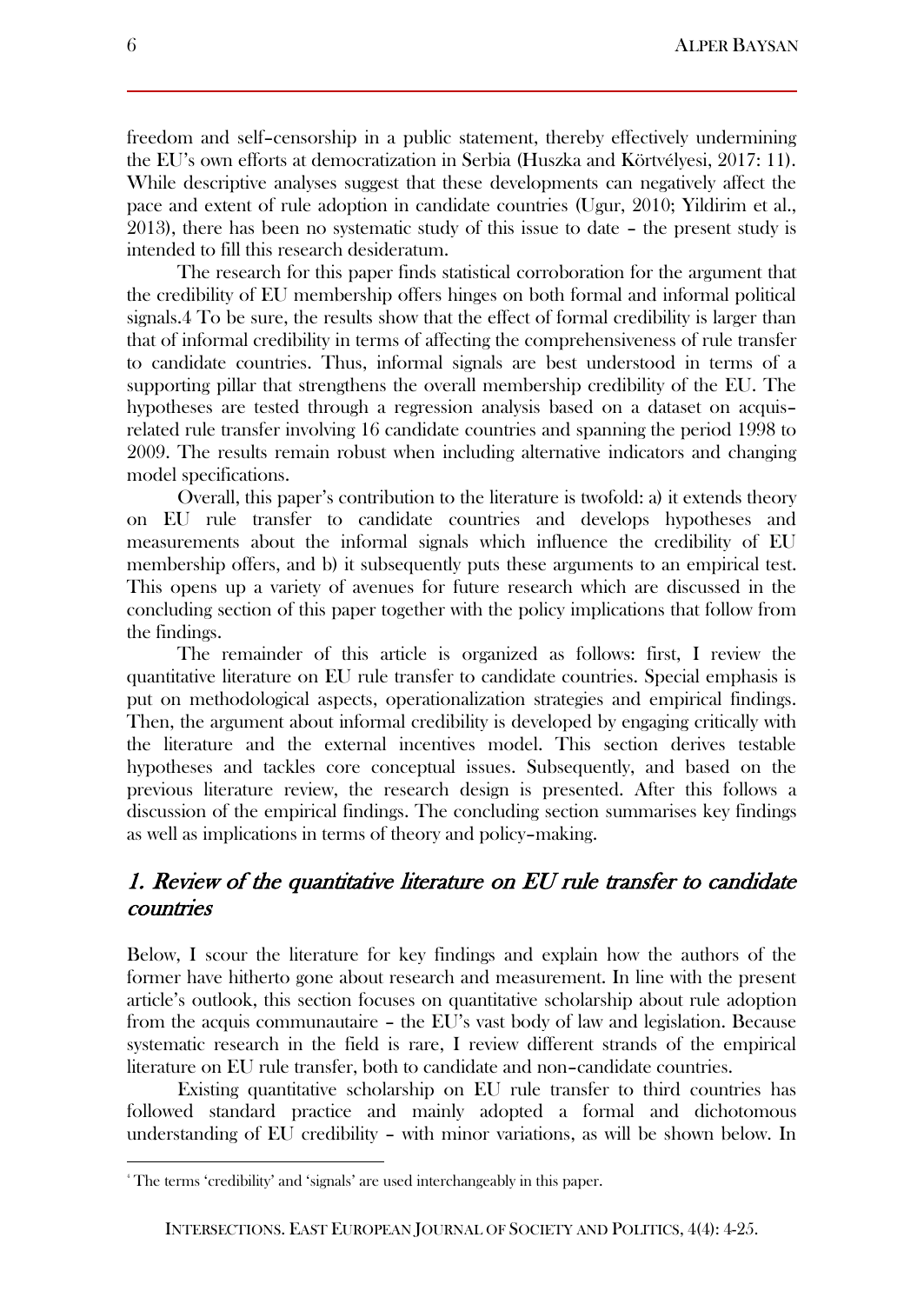to the data used, and indicators employed. Schimmelfennig and Scholtz (2008) investigate the efficacy of political conditionality vis-à-vis both candidate and non–candidate countries in the neighborhood of the EU. They differentiate between different EU reward offers: partnership, association, and membership. In addition, they a priori construct a credibility scheme based on whether the EU incentives for a given country at a given point in time are (1) sizeable, and, (2) credible. The incentive structure is conceived to be most sizeable and credible when a clear membership perspective is offered. Conversely, incentives are considered least sizeable and credible when only partnership is offered, absent compensating financial or economic measures (Schimmelfennig and Scholtz, 2008: 195–196). The authors' hypothesis is tested on panel data comprising 36 countries from the EU's neighborhood (1988–2000). The article's key finding is that membership conditionality provides by far the most substantial incentive for rule adoption in third countries (Schimmelfennig and Scholtz, 2008: 207).

Steunenberg and Dimitrova (2007) conceptualize accession negotiations as a series of bargaining episodes (Schimmelfennig and Sedelmeier, 2004) and resort to game–theory and utilize the 'Prisoner's Dilemma' to understand the rule adoption dynamics underlying EU conditionality. The authors split membership negotiations into two stages: pre– vs. post–accession date announcement. From rational choice– theory, Steunenberg and Dimitrova deduce that the degree of compliance should be highest prior to the EU announcing an accession date because defection at this stage is disincentivized, while transposition rates may be expected to significantly slow down once the candidate country has secured a membership date. Methodologically, the authors compute a 'conditionality index' based on the total number of conditions for each candidate country as set out in the Commission's progress reports during each year, divided by the actual number of conditions the candidate country fulfilled (Steunenberg and Dimitrova, 2007: 12). A plausibility test of Central Eastern European Countries (CEECs) is said to corroborate the argument.

Hille and Knill (2006) study the variance in acquis rule adoption patterns in candidate countries. Their focus is on the variable administrative capacities of candidate states. In terms of data, they use the Commission's progress report data on 13 candidate countries spanning the time period 1999 to 2003. Hille and Knill's (2006) most central finding is that administrative capacity increases the likelihood of EU rule transfer, absent a significant number of veto players and in the presence of high levels of bureaucratic strength. While the authors make a strong contribution with regard to examining the role of institutional factors such as administrative and bureaucratic capacities – which they borrow from the broader EU compliance literature –, an account of the influence of EU credibility is lacking.

Toshkov (2008) analyzes the timeliness of transposition patterns in candidate countries. In doing so, he resorts to a sample of 119 directives drawn from the CELEX database. He reports a significant and positive effect for bureaucratic regulatory quality, while adding thereto the facilitating role of right–leaning governments. By contrast, the type of the directive (e.g. whether it is implementing legislation by the Commission) and the number of parties in government are reported to have a significant negative effect (Toshkov, 2008: 393). The differential impact of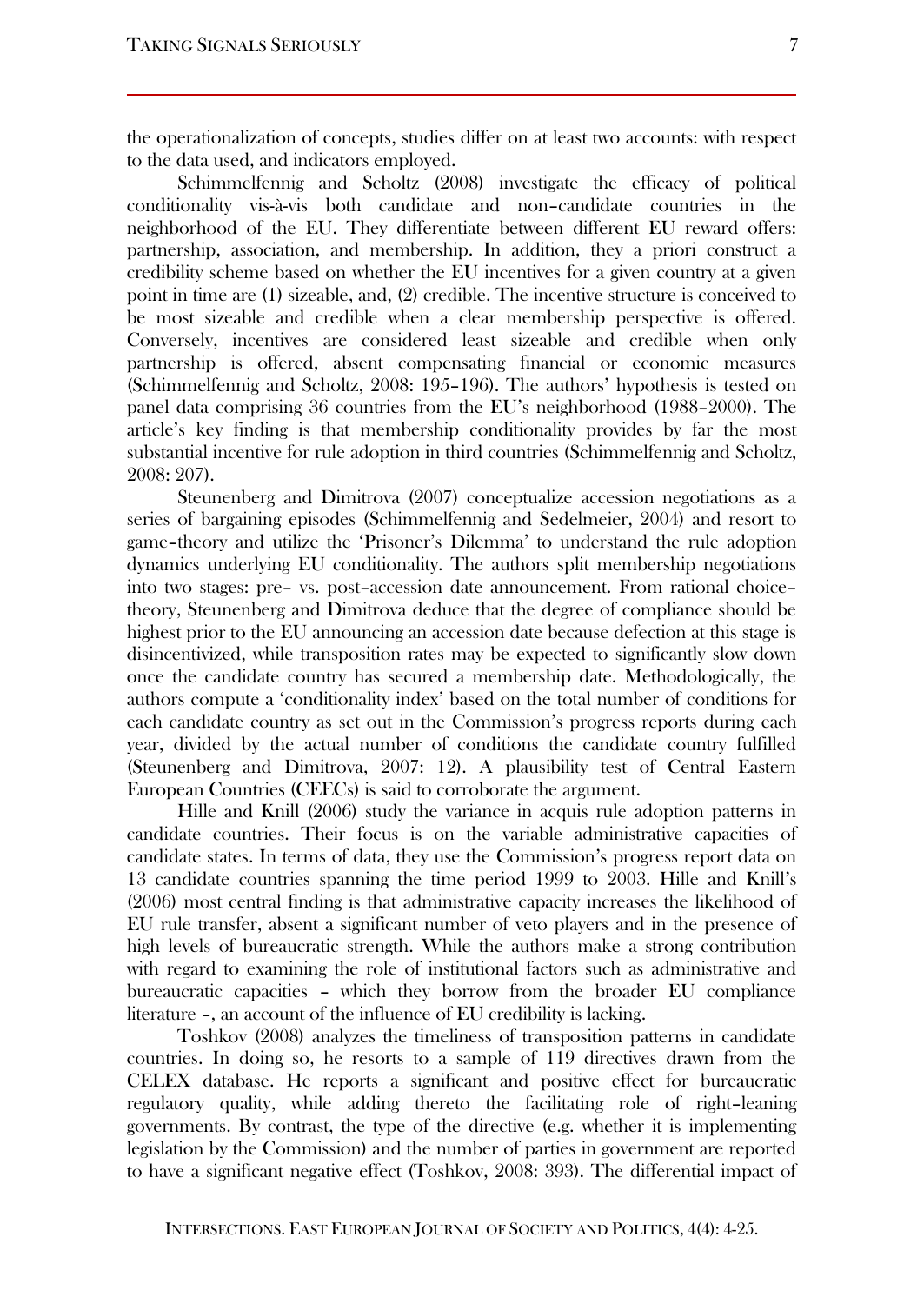policy fields represents another key finding: internal market legislation is more likely to be adopted, whereas the reverse applies to environmental legislation (Toshkov, 2008: 395). Overall, Toshkov's study is strong with regard to controlling for a series of potential confounding variables. However, here, too, a crucial shortcoming remains: that the effect of EU credibility is not accounted for.

Böhmelt and Freyburg (2012) were the first to assess the impact of EU credibility on acquis rule transfer to candidate countries. The authors assigned different EU credibility values to candidate countries contingent on their progress in the overall EU membership accession process: pre–candidacy (0), candidacy (0.25), accession negotiations  $(0.5)$  and accession  $(0.75)$ . The idea: the farther a country progresses in the accession process, the stronger its belief in membership down the road – this approach reflects what I earlier referred to in terms of formal credibility. Advancement in the accession stages, in turn, is expected to translate into speedier and more comprehensive EU rule adoption patterns. In testing the argument, Böhmelt and Freyburg draw on a sample of 16 candidate countries (1998–2009). The Commission's progress reports on candidate countries' compliance are their main data source. The authors' findings partly contradict the results of previous studies. They find a significant and positive effect for formal EU credibility as well as political (Polity IV) and economic liberalization (Heritage Foundation's Economic Freedoms Index).5 Surprising is the finding that candidate country government position (which is an indicator used by the authors to capture the socialization mechanism: perceived legitimacy of EU rules), its bureaucratic strength, and GDP per capita exercise a significant and negative effect on EU rule transfer. Furthermore, the effect of veto players (PolCon III Index) turns out to be insignificant and negative. This is in line with Toshkov's (2008) results, yet runs counter to Hille and Knill's (2006) findings.

In sum, while the empirical literature on EU rule transfer to candidate countries has come a considerable distance in recent years, findings remain somewhat ambiguous. There are two reasons for this: first, most studies do not assess the effect of EU credibility – the only exception is Böhmelt and Freyburg (2012) which also lacks an assessment of the role of informal credibility. Second, the empirical indicators that were used in the statistical analyses differ and are at times erratic. For instance, many researchers use variables that capture levels of economic freedom and democracy but mean to capture rather different concepts – I use these insights to inform my own research design, and also later when I discuss data, variables and methodology. First, however, I shall turn to the development of the main argument of this paper.

## 2. Theory and hypotheses about EU rule transfer to candidate countries

In what follows, testable hypotheses are derived about the theorized link between political signals, membership credibility and rule transfer. What is referred to as conditionality in policy jargon has been elaborated by the scholarly literature in terms of the so–called external incentives model. In essence, the theory posits that EU rule

<sup>5</sup> The utilization of Polity IV regime data and the Heritage Foundation's Economic Freedoms Index may be problematic insofar as it remains unclear how the chosen indicators theoretically relate to the concept of domestic adoption costs.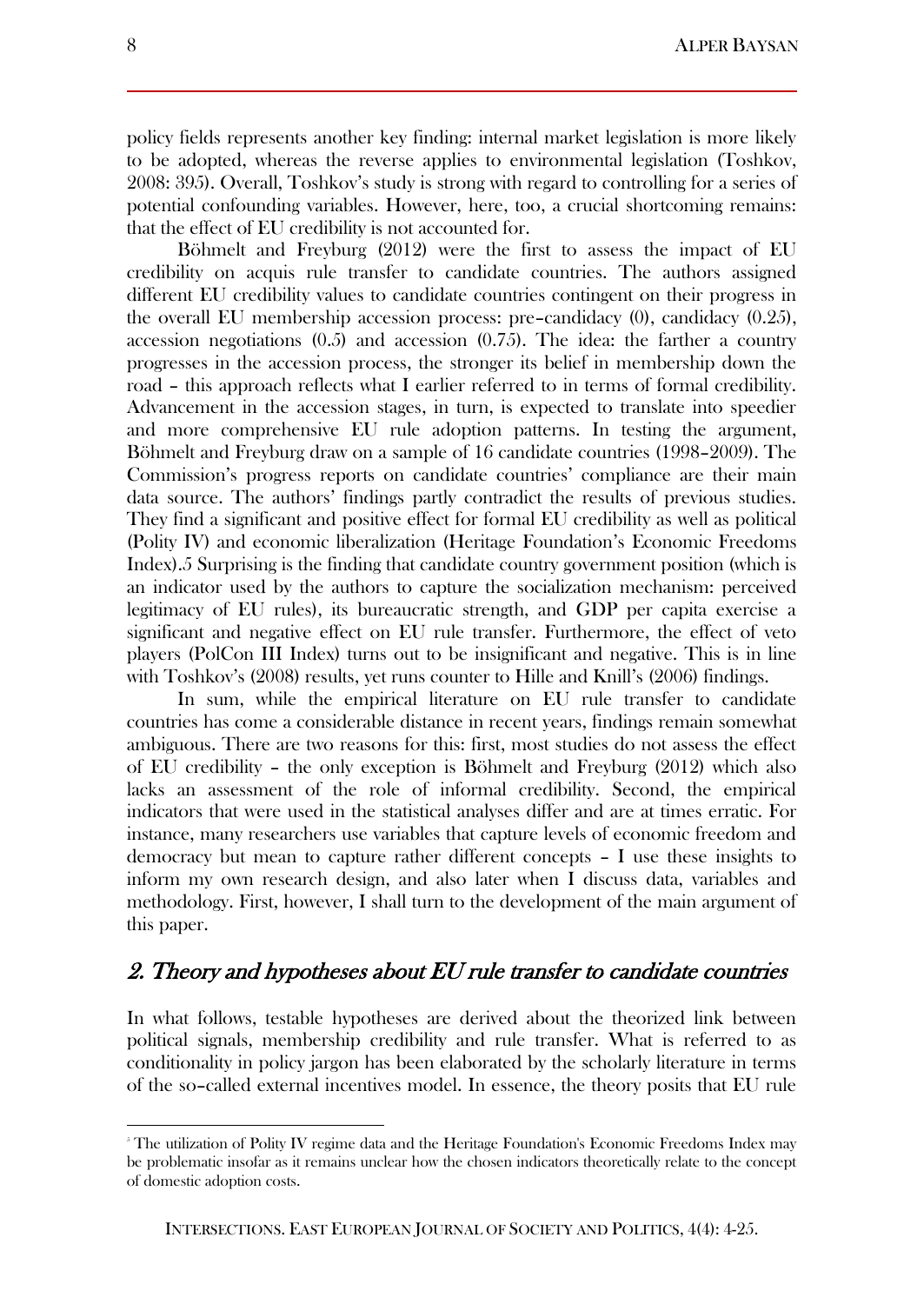transfer to third countries works most effectively if there is 1) a credible membership prospect and, 2) domestic adoption costs are not prohibitively high (Schimmelfennig and Sedelmeier, 2004).

In this paper I focus on a key concept of the external incentives model: EU credibility – thus, I bracket the discussion of domestic adoption costs but will come back to them later in the section on the research design as they are included as controls in the regression models. To this end, I distinguish two sub–concepts, which can essentially be comprehended as representing two sides of the same coin: formal credibility (official membership perspective), and informal credibility (political signals).

#### 2.1 Formal credibility: membership perspective

What is formal credibility? In the context of acquis rule transfer to candidate countries, formal credibility revolves around the EU making an official membership offer (Schimmelfennig and Sedelmeier, 2004: 672–674; Freyburg and Richter, 2014: 9). This is the standard approach in gauging the EU's membership credibility. The most general hypothesis that can be advanced from this perspective thus reads:

Hypothesis 1: The offer by the EU of an official membership perspective makes acquis rule transfer to candidate countries more comprehensive.

#### 2.2 Informal credibility: political signals

 $\overline{a}$ 

What is informal credibility? In this paper, I define informal credibility in terms of political signals (for a slightly different view, see: Freyburg and Richter, 2014).6 According to this perspective, the credibility of EU membership hinges on informal political signals sent by EU actors. Developments on the ground and findings from EU scholarship lend support to this view. For one thing, enlargement brings to the fore distributional conflict (Schneider, 2009). As such, it is a politically salient field comparable to monetary policy. For another, in the wake of the big round of enlargement in 2005 a political discourse developed that is also known as 'enlargement fatigue' (O'Brennan, 2014), which emphasizes the limited absorption capacity of the EU. This argument is regularly used by national and European officials who are skeptical of the EU's further expansion. For another, Member States increasingly play the domestic card in policy decisions. Hillion calls this a 'nationalization of enlargement policy' (2010). An illustrative case is the threat of France and the Netherlands to initiate a referendum on the ratification of the accession treaty of Turkey. Acts such as these are crucial political signals vis–à–vis a third country. After all, deriving binding EU decisions about granting a third country

<sup>6</sup> Note that this paper, working from the angle of political science, centers on signals and brackets the issue of perceptions (for an in–depth discussion of this topic, see for instance Jervis, 2017. Measuring perceptions would involve examining the perceptive process of selectively absorbing and processing external information which unfolds on the basis of a very complex cognitive mechanism. What actors actually perceive (attended stimuli) often represents only a fraction of a series of simultaneously happening events (environmental stimuli).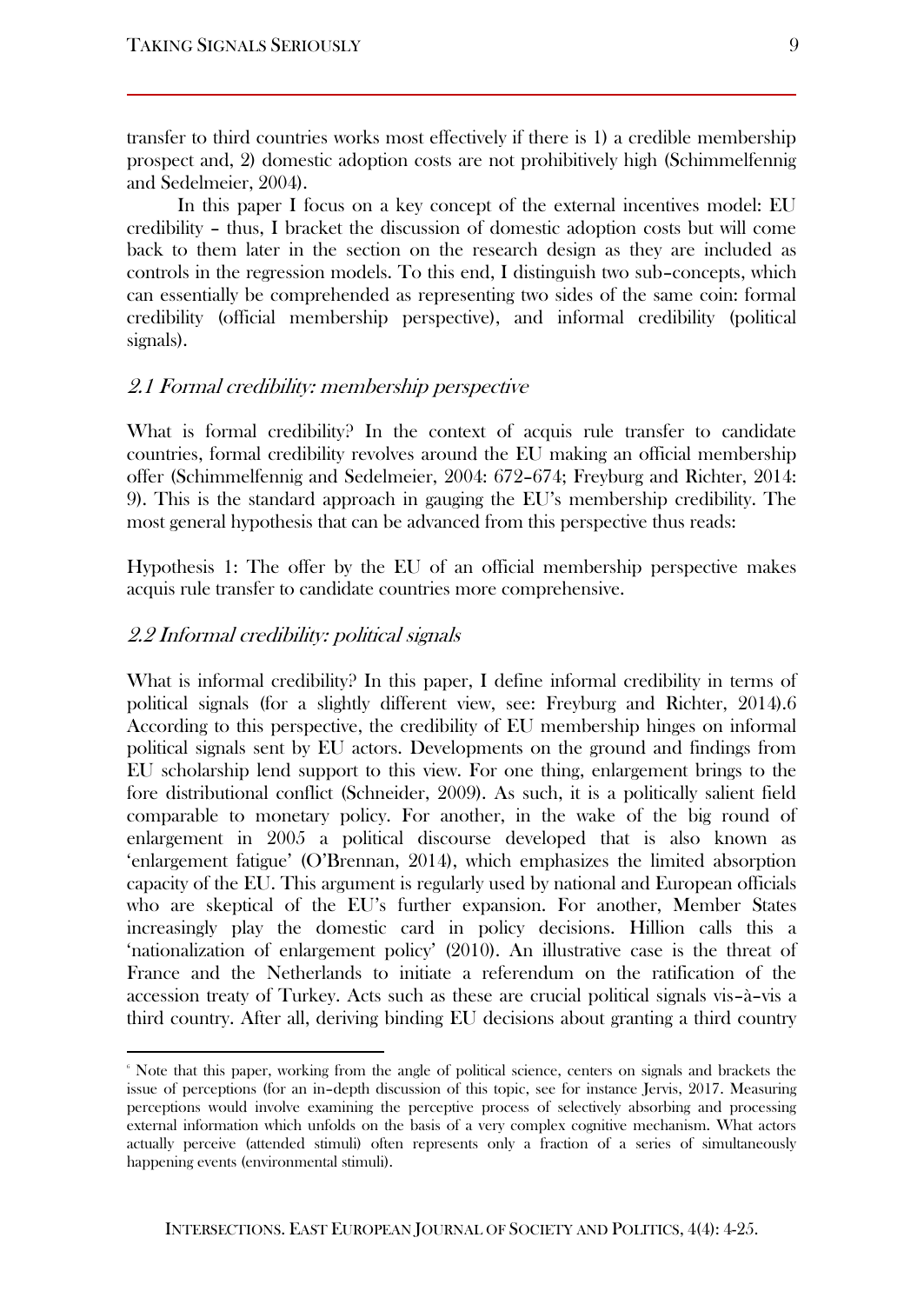candidate status, initiating accession negotiations, opening negotiation chapters or pronouncing accession dates all have to be unanimously approved by Member State governments in the EU Council.7 Against this backdrop, Freyburg and Richter convincingly argue that credibility is shaped by 'pieces of information such as threats and promises made by individual actors involved' (2014: 9).8

Given the political saliency of enlargement policy, and the pivotal role of Member States therein, I argue that the 'big three' – Germany, France and the UK – will be the most decisive political signaling agents due to their relative economic and political power (Moravcsik, 1998; Müftüler–Bac and McLaren, 2003). In addition to tangible assets, these countries also possess significant informal power. For instance, Naurin and Lindahl (2010) find that Germany, France and the UK on average possess the highest network capitals. This is an informal measure of influence, describing the strength of informal network ties at Member State representatives' disposal during EU negotiations. Since the big three are endowed with immense formal and informal political power, third countries will be particularly sensitive about their policy signals. Based on this reasoning, I deduce the following hypothesis:

Hypothesis 2: The greater the support of the 'big three' (Germany, France, the UK), the more comprehensive acquis rule transfer to candidate countries.

Two alternative sources of credibility signaling are furthermore conceivable and their relative effect shall be assessed along the way: EU public opinion, and the position of the EU Council Presidency. First, while Member State governments have the right to conclude binding decisions about enlargement policy, they are mandated to do so by their citizens. European public support for enlargement may convey positive credibility signals and therewith ultimately facilitate acquis rule adoption in candidate countries.9 The dissemination of the respective information in the candidate country is thought by some to occur through mass media (Linos, 2011). Second, the EU Council Presidency might influence perceptions of the EU's membership credibility as well. After all, the Presidency chairs the meetings of EU ministers, sets agendas and working programs, and leads dialogue with other EU institutions. The position rotates among EU Member States every six months. Tallberg argues that '[p]residencies are tempted to use the privileged resources for national gain, and typically exploit the position as broker to favour the outcomes they desire' (2004: 1000). For enlargement policy this would imply that the EU Council Presidency incumbent has the means and standing to influence the EU's overall membership credibility. Based on the preceding reasoning, I formulate two additional hypotheses:

<sup>7</sup> To put this into perspective: in other policy fields researchers have found that Member States tend to avoid excessive conflict and follow the Commission's leading role (Hill, 2004; Emerson et al., 2005: 201; Smith, 2003: 105).

<sup>8</sup> Alas, with regard to the question which actors' threats and promises should be examined, Freyburg and Richter remain rather vague. They merely point at the 'domestic politics at the level of EU Member States and EU institutions' (Freyburg and Richter, 2014: 10).

Arguably, the direction of the causal 'arrow' – i.e. whether public perceptions are created through 'cueing' or whether elites react to existing public sentiments – may differ. For present purposes it suffices to assume that negative public support for enlargement in Member States has the capacity to undermine the credibility of the EU's reward promise in candidate countries.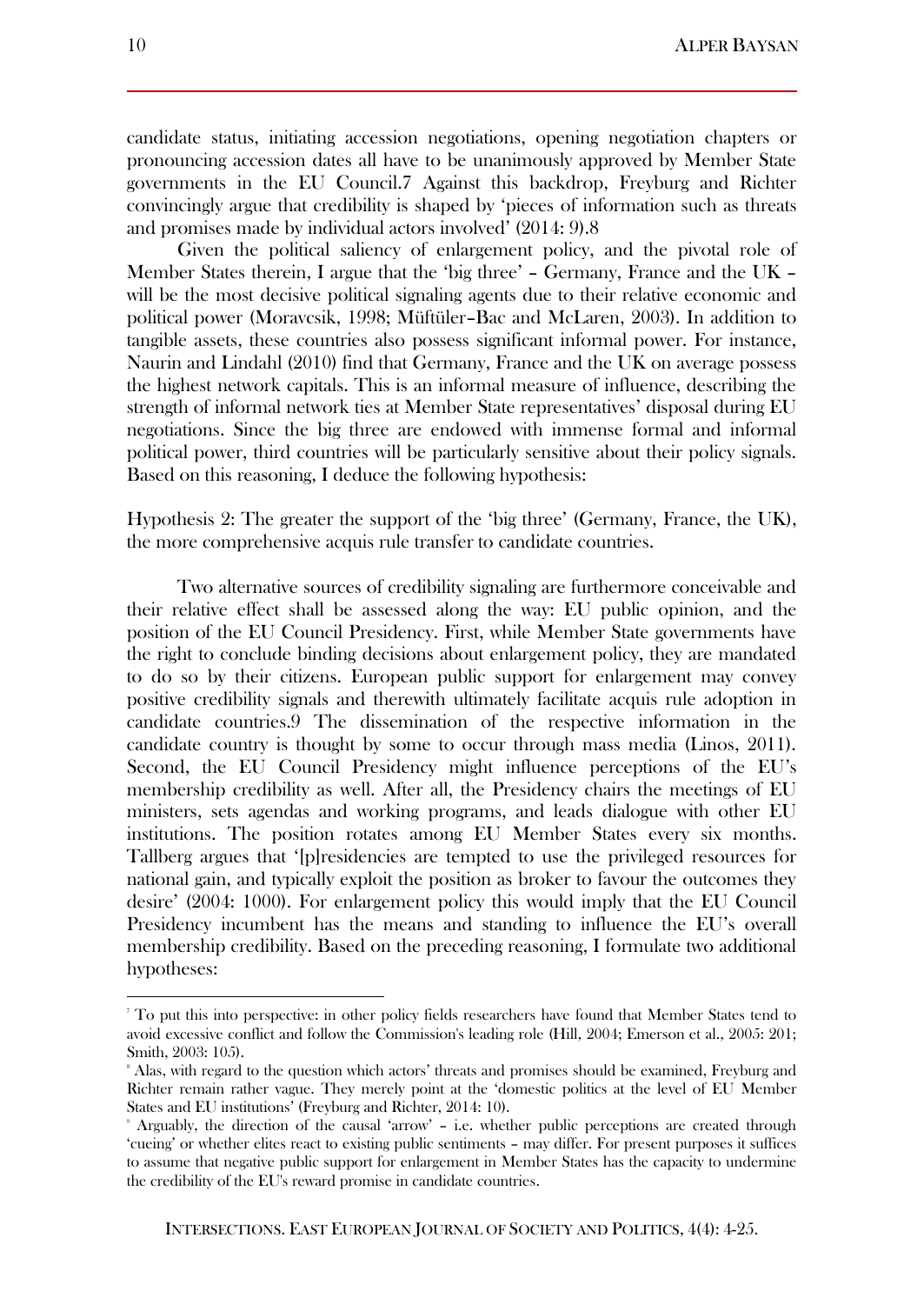Hypothesis 3: The higher public support for enlargement in EU member states, the more comprehensive acquis rule transfer to candidate countries.

Hypothesis 4: The more positive the enlargement attitude of the EU Council Presidency, the more comprehensive acquis rule transfer to candidate countries.

### 3. Research design

The dependent variable in the dataset is the degree of compliance with EU law in a given candidate country and year.10 In coding the variable, I follow standard practice and take data from the European Commission's yearly progress reports on candidate countries (Saatcioglu, 2011; Böhmelt and Freyburg, 2012).11 Compliance was coded along a 0–3 scale: a value of 0 was assigned when a country did not comply with the acquis in a given policy area and year; a value of 1 if it partly complied; a value of 2 if it almost fully complied, although more effort was necessary; and a value of 3 when it fully complied. Policy–area based values so obtained were then averaged to yield an overall compliance figure for each candidate country and year.12

#### 3.1 Main explanatory variables

 $\overline{a}$ 

To capture formal credibility, I follow Böhmelt and Freyburg (2012: 254–255) who have suggested splitting the accession process into successive stages (pre–candidacy, candidate status, accession process, accession date). Each of these stages are assigned probability values from 0 to 1, increasing in quarter–steps.

Informal credibility is measured via the enlargement policy positions of the political elite in the 'big three': Germany, France and the United Kingdom. To this end, I resort to the comparative manifesto project database (CMP).13 The item 'per108', inter alia, measures for a given party and legislative period the extent to which it desired to expand the European Community/Union. Because there is no candidate country–specific data, this indicator of parties' general preferences for EU enlargement was chosen as the best available option. Specifically, for each of three countries of interest (Germany, France and the United Kingdom) I took the enlargement preferences of all political parties for which data is available and weighed

<sup>10</sup> In this study, I resort to a dataset by Böhmelt and Freyburg (2012) which has been updated and extended substantially for the purposes of the present study. I extend my thanks to the authors for sharing this.

<sup>11</sup> Three qualifications are in order: first, to avoid misunderstanding, the degree of compliance does not equal the rate of compliance. Second, the focus here is on formal rule adoption as embodied in the implementation of EU directives. While practical compliance is an important matter in itself, to date there has been little related data with which this issue could be analyzed. Finally, note that it is difficult to entirely rule out political bias when using the Commission's progress reports. After all, the Commission itself is an organization which pursues certain goals and interests. Nevertheless, the progress reports currently stand as the only comprehensive data source. As soon as better data becomes available, the arguments presented herein should be made subject to additional tests.

 $12$ <sup>12</sup> At the time of writing, the number of accession negotiation chapters amounted to 35.

<sup>&</sup>lt;sup>13</sup> CMP contains details of the policy positions of political parties on a variety of issues which are derived through comparative content analysis of election programs, parliamentary speeches, and government policy statements (Volkens et al., 2013).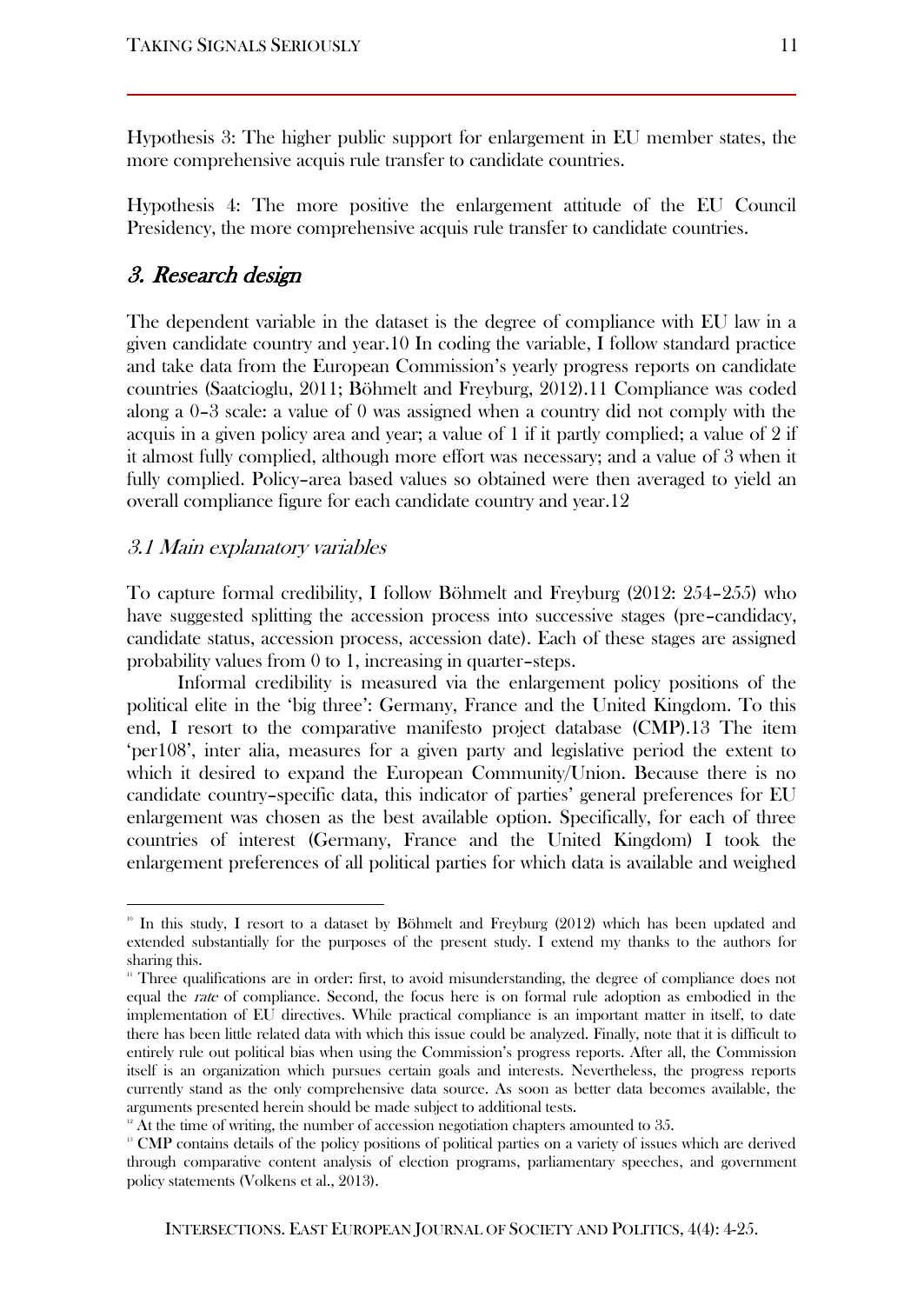the respective party's preferences by the percentage of votes it obtained in the preceding election. This measurement strategy avoids capturing merely the position of the incumbent and/or strongest parties and incorporates a broader set of potentially influential political actors that may influence perceptions of membership credibility in third countries. The country–specific values so obtained were then re–aggregated to create a single overall score for the enlargement preferences of the political elite in the 'big three' (GER, FR, UK).14 In the present sample, this indicator ranges from 2.621 to 6.414, where higher values denote more positive enlargement stances.

The two alternative political signaling sources, public support and EU Council Presidency, are measured as follows: EU public support is measured via an item from the Eurobarometer (EB) that posed the following question to EU residents: 'For each of the following countries (country name), are you in favour or not of it becoming part of the European Union in the future?' Where surveys were run twice or more often for a given year, I took the average of the results to obtain a single figure. Missing data for the years 2002, 2003, and 2004 are dealt with via multivariate imputation, a technique which is said to be more appropriate than basic interpolation, best– guessing, or list–wise deletion (Honaker and King, 2010). The position of the EU Council Presidency is measured via Schimmelfennig's coding scheme (2001: 49f.). A value of 1 was assigned to any year under study in which at least one pro–enlargement country (that is, Austria, Denmark, Finland, Germany, Sweden or the UK) held the position of Presidency, as there is evidence that these countries used their chair positions to steer the accession negotiations. Following common practice, I also code new Member States which joined the EU after 2004 as pro–enlargement (Böhmelt and Freyburg, 2012).

### 3.2 Control variables

 $\overline{a}$ 

So–called domestic adoption costs figure prominently in the literature as possible explanations for EU rule transfer (Schimmelfennig and Sedelmeier, 2004). Generally speaking, they relate to factors located within the candidate country. Following the literature, I included two such variables as key controls in the regression analysis: veto player and public opinion.

For one thing, veto players are 'actors whose agreement is necessary for a change in the status quo' (Schimmelfennig and Sedelmeier, 2004: 667). For the incumbent government in the candidate country this means that the difficulty for policy transfer increases with the number of ideologically distant veto players (Tsebelis, 2002: 37). As a measure of veto players I take the PolCon III Political Constraints Index (Henisz, 2002). In this study sample, the variable ranges between 0.67 and 1.75, where higher values signify a higher number of veto players in the domestic institutional setting. Missing data for the years 2008 and 2009 were derived through multivariate imputation (Honaker and King, 2010).

Additionally, public opinion can constrain or enable policy–making. This is widely acknowledged by electoral research on EU integration (McLaren, 2006;

<sup>&</sup>lt;sup>14</sup> It was not deemed necessary to weigh this figure once again because of the unanimity rule in the EU Council which effectively sets those countries on equal ground with regard to their voting influence.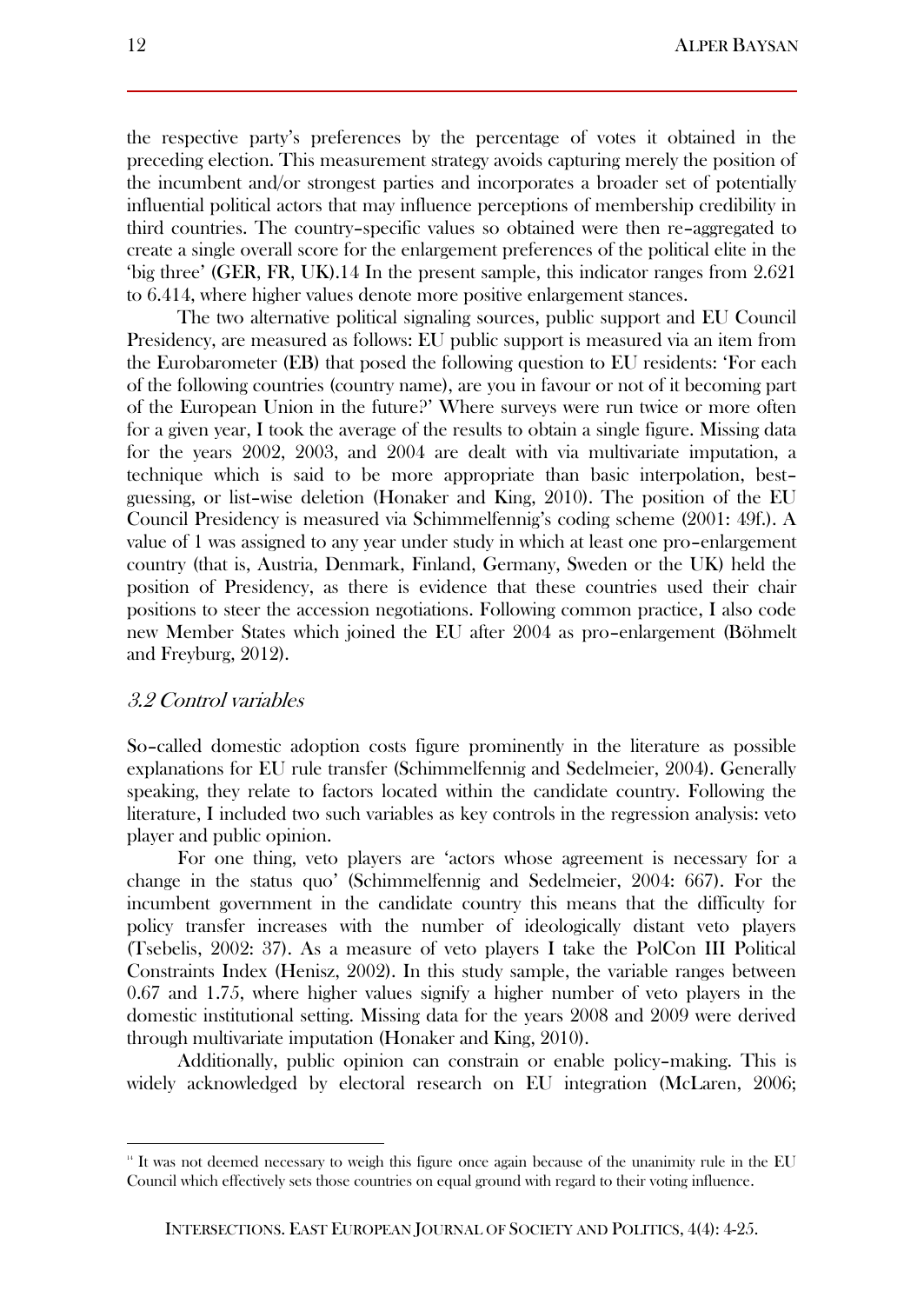$\overline{a}$ 

Hooghe and Marks, 2009).15 Public opinion is captured by using survey data from Eurobarometer. This database contains a survey item which poses the following question to residents in candidate countries: 'Generally speaking, do you think that (your country's) membership of the European Community (Common Market) is a good thing?' During the years when the survey was run twice or more often, the arithmetic mean was computed to obtain a single figure. Here, too, missing data for the years 2002 to 2004 was derived through multivariate imputation

A further series of control variables are included in the estimation to rule out statistical bias. First, administrative capacity is measured by drawing upon a pertinent World Bank governance indicator (Kaufmann et al., 2010). This index of bureaucratic quality is based on data derived from expert assessments about the independence of the civil service from political pressure, political stability, bureaucratic accountability, transparency and rule of law (Hille and Knill, 2006: 544). Second, a candidate country's level of economic development was measured via GDP per capita and the level of economic liberalization. GDP data was taken from the World Bank development indicators database, whereas the data on economic liberalization was taken from the Heritage Foundation's Index of Economic Freedom (Miller and Holmes, 2011).16 Third, to account for the impact of 'enlargement fatigue', I generated a binary variable which takes the value of 1 for all country–year observations after the 'big bang' enlargement round of 2004. Enlargement fatigue is a term referring to a political discourse which surfaced in the aftermath of the 2004 'big bang' enlargement round.17 The former discourse was introduced by 'enlargement– skeptics' and is generally utilized to make a case for the EU's limited capacity to absorb new Member States (Szolucha, 2011; O'Brennan, 2014). Fourth, I included a regime indicator from the Polity IV dataset (Marshall and Jaggers, 2002) which ranges from  $-10$  (full autocracy) to  $+10$  (full democracy) to assess the effect of political liberalization on compliance. Fifth, a time variable was added to control for temporal dependencies because in the sample there seems to be a general trend towards greater compliance the further the accession process advances. This control makes sure that the main explanatory variables do not falsely pick up time effects. Sixth, I controlled for the membership preferences of the incumbent government in the candidate country (Benoit and Laver, 2006).18 Based on expert surveys, this variable ranges

<sup>&</sup>lt;sup>15</sup> There currently exists only one study about Central Eastern European countries which finds some empirical evidence for a positive relationship between public support and timely EU law transposition (Toshkov, 2010). During enlargement, according to Toshkov, 'candidate countries are sensitive to societal EU support and adapt faster to the EU requirements when support is higher' (Toshkov, 2010: 29). Note, however, that this finding is based on a statistical analysis that focuses on a different dependent variable: the timeliness of the transposition of a given EU law. By contrast, the present paper analyzes the degree of compliance with EU law in a given policy area.

 $16$  This index is measured by way of 10 components, assigning a grade to each using a scale from 0 to 100, where 100 represents maximum economic freedom. The 10 components of economic freedom are: (a) business freedom; (b) trade freedom; (c) fiscal freedom; (d) government spending; (e) monetary freedom; (f) investment freedom; (g) financial freedom; (h) property rights; (i) freedom from corruption; and (j) labor freedom. The component scores were averaged to provide an overall score for economic freedom. <sup>17</sup> The 'big bang' enlargement round refers to the simultaneous accession of 10 countries in 2004: Cyprus,

the Czech Republic, Estonia, Hungary, Latvia, Lithuania, Malta, Poland, Slovakia, and Slovenia.

<sup>&</sup>lt;sup>18</sup> Note that this indicator has previously been used for different ends. While Hille and Knill (2006) have used it as an indicator of 'political willingness', Böhmelt and Freyburg (2012) have employed it as a control variable for the socialization mechanism.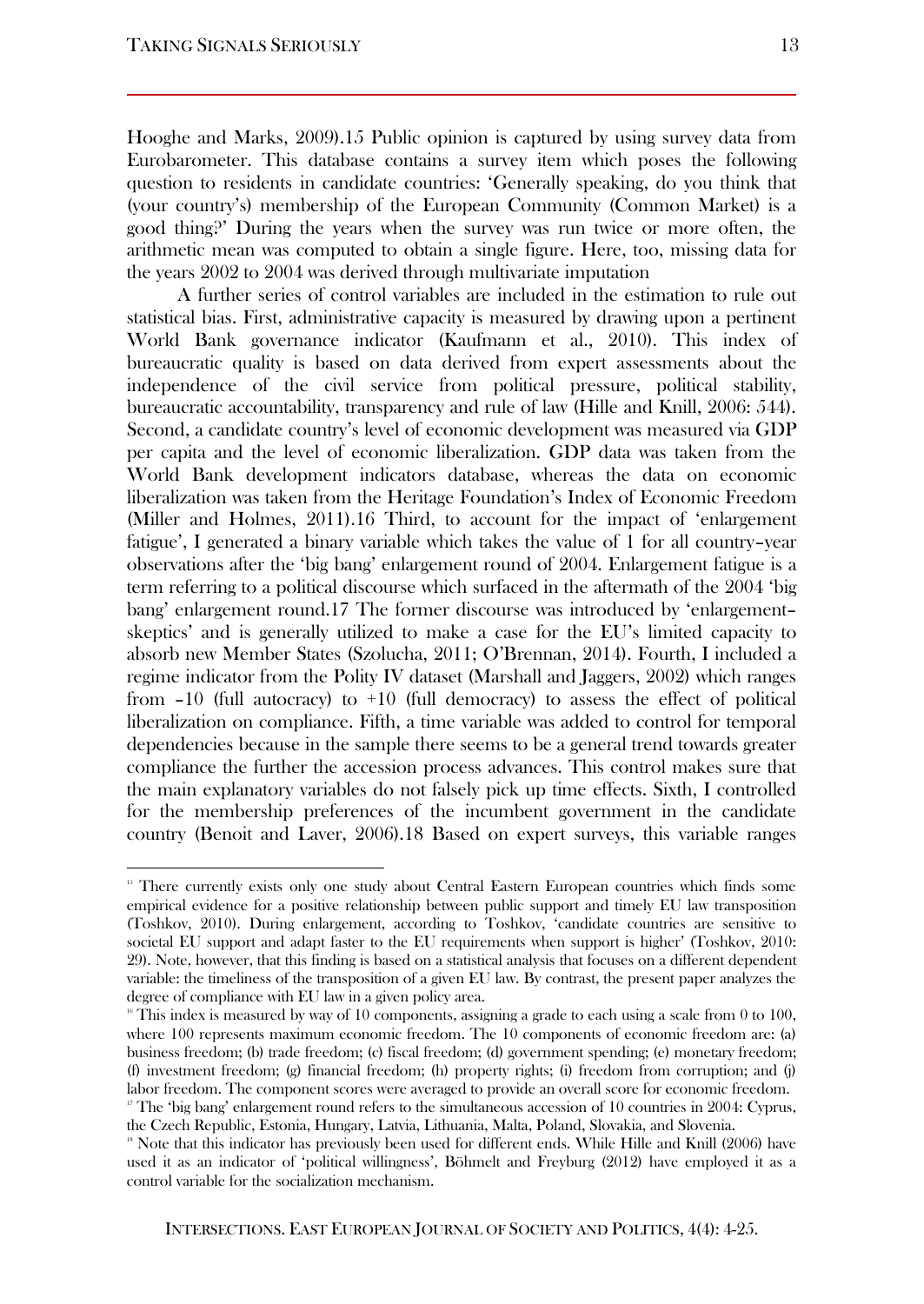from 1 to 20 for the various political parties in the country in question, where a value of 1 means strict opposition to the country's EU membership and a value of 20 denotes that a party is totally in favor of accession.

#### 3.3 Methodology

Combining the variables listed above, a statistical model was estimated where the degree of compliance is the natural logarithm of the alignment with acquis law (average compliance value taking all accession chapters for each candidate country in a given year). The dependent variable is furthermore lagged as a means of ameliorating autocorrelation and capturing dynamic effects. Specifically, there is reason to believe that a country's degree of compliance with EU law at time point t–1 can be expected to be related to its performance at later time points (Böhmelt and Freyburg, 2012).

The regression was conducted as a time–series cross–sectional (TSCS) model which corrects for panel heteroscedasticity, temporally and spatially correlated errors and autocorrelation (Beck and Katz, 1995; Plümper et al., 2005). This technique deploys Prais–Winsten coefficients with panel–corrected standard errors and estimates a single AR parameter for all panels to alleviate problems of serial autocorrelation (Beck and Katz, 1995: 645). As Wooldridge states (2002), whenever we expect serial correlation, Prais–Winsten estimations are to be preferred over OLS because they ensure that standard errors will be more robust, thus minimizing the likelihood of finding associations where there are really none (Type I error).

### 4. Empirical results

The statistical analysis was conducted on time–series cross–sectional data concerning EU rule transfer from the acquis communautaire to 16 candidate countries spanning the period 1998 to 2009 (for a list of countries included in the study sample, see: Table 2, Appendix). To ensure the robustness of the findings, a series of additional sensitivity checks were applied to the models (see: Table 4, Appendix). Table 3 (Appendix) lists the descriptive statistics. Table 1 presents the different models and estimates of the regression analysis. Table 2 gives an overview of the countries included in the sample.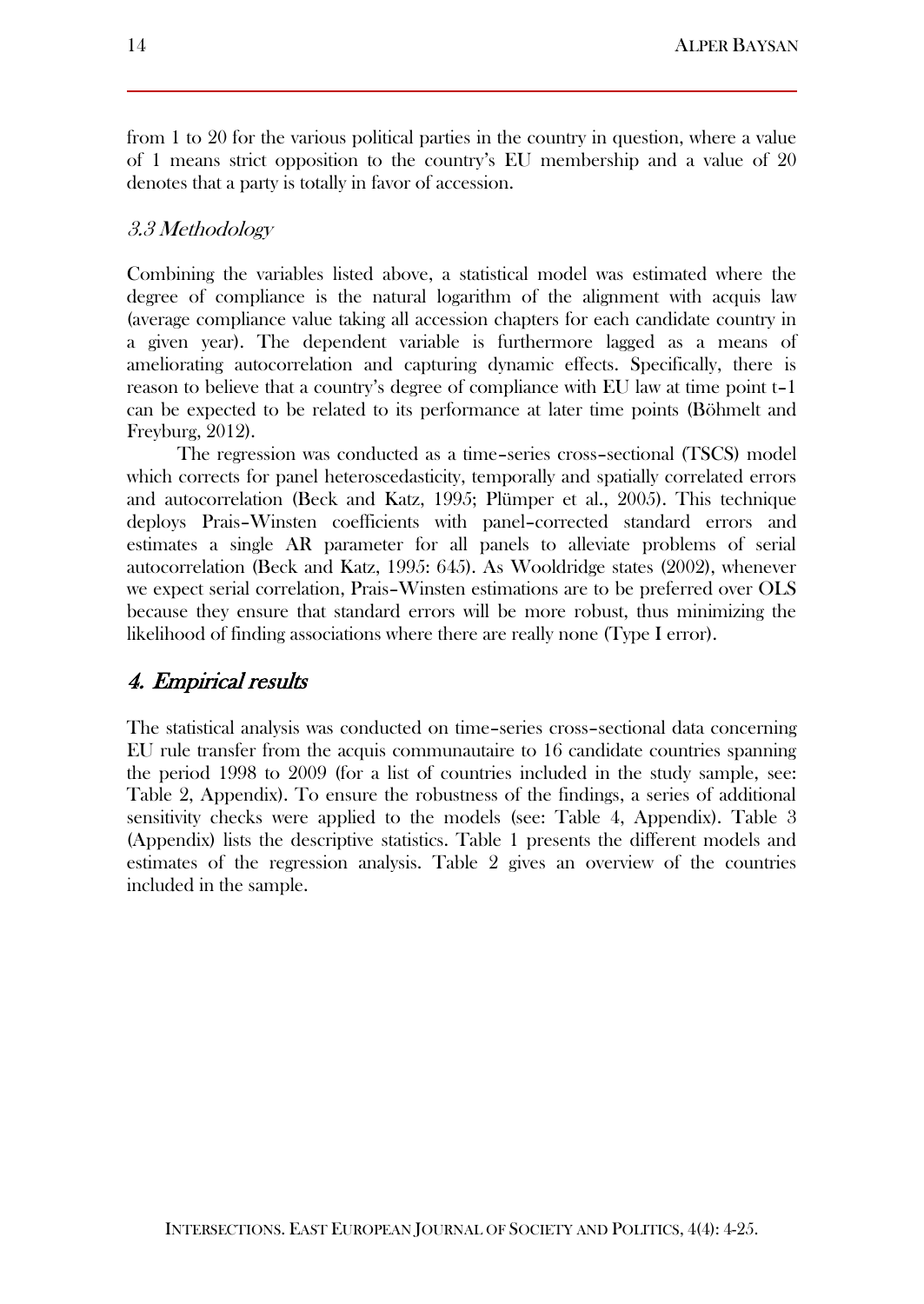|                                                                       | <b>Baseline Model:</b><br>Compliance<br>$(log)^1$ | Model 1:<br>Compliance<br>$(log)^1$ | Model 2:<br>Compliance (log) <sup>1</sup> | Model 3:<br>Compliance<br>$(log)^1$ |
|-----------------------------------------------------------------------|---------------------------------------------------|-------------------------------------|-------------------------------------------|-------------------------------------|
| Formal EU Credibility                                                 | $0.446***$<br>[0.0848]                            | $0.533***$<br>[0.0685]              | $0.490***$<br>[0.0692]                    | $0.389***$<br>[0.0962]              |
| <b>Informal EU Credibility</b><br>(Political Signals: GER,<br>FR, UK) |                                                   | $0.0372**$<br>[0.0128]              | $0.0435***$<br>[0.0130]                   | $0.0391**$<br>[0.0143]              |
| <b>EU Public Support</b>                                              |                                                   | 0.00367<br>[0.00253]                | 0.00285<br>[0.00249]                      | 0.00448<br>[0.00272]                |
| <b>EU Council Presidency</b>                                          |                                                   | 0.0174<br>[0.0195]                  | 0.0319<br>[0.0207]                        | 0.0260<br>[0.0211]                  |
| Veto Player                                                           |                                                   | 0.218<br>[0.142]                    | 0.196<br>[0.143]                          | 0.213<br>[0.158]                    |
| Candidate Country (CC)<br>Public Support                              |                                                   | $-0.00144$<br>[0.000926]            | 0.000139<br>[0.000965]                    | 0.0000784<br>[0.00103]              |
| <b>Enlargement Fatigue</b>                                            |                                                   | $-0.556***$<br>[0.0722]             | $-0.481$ ***<br>[0.0814]                  | $-0.712***$<br>[0.183]              |
| Enlargement Fatigue*<br>CC Public Support                             |                                                   | $0.00501***$<br>[0.000988]          | $0.00391$ ***<br>[0.00105]                | $0.00904*$<br>[0.00421]             |
| <b>Administrative Capacity</b>                                        |                                                   |                                     | $0.145***$<br>[0.0437]                    | $0.144***$<br>[0.0469]              |
| GDP per Capita (log)                                                  |                                                   |                                     | $-0.0569$<br>[0.0295]                     | $-0.0519$<br>[0.0320]               |
| <b>Government Position</b><br>CC                                      |                                                   |                                     |                                           | 0.000123<br>[0.00411]               |
| Time                                                                  | $0.0358***$<br>[0.00881]                          | $0.0584***$<br>[0.00752]            | $0.0641***$<br>[0.00764]                  | $0.0684***$<br>[0.00986]            |
| Constant                                                              | $-71.3***$<br>[17.59]                             | $-116.9***$<br>[15.09]              | $-127.9***$<br>[15.28]                    | $-136.7***$<br>[19.77]              |
| $\boldsymbol{N}$                                                      | 85                                                | 85                                  | 85                                        | 78                                  |
| $R^e$                                                                 | 0.841                                             | 0.879                               | 0.891                                     | 0.885                               |
| df                                                                    | $\mathbf{2}$                                      | 9                                   | 11                                        | 12                                  |
| chi <sub>2</sub> (Wald)<br>p                                          | 127.5<br>0.000                                    | 311.8<br>0.000                      | 393.2<br>0.000                            | 347.2<br>0.000                      |
|                                                                       |                                                   |                                     |                                           |                                     |

Table 1: Determinants of acquis rule transfer to EU candidate countries (1998–2009).

<sup>1</sup>Dependent variable lagged by one year.

Prais–Winsten regression, correlated panels corrected standard errors (PCSEs) \* p < 0.05, \* \* p < 0.01, \* \* \* p < 0.001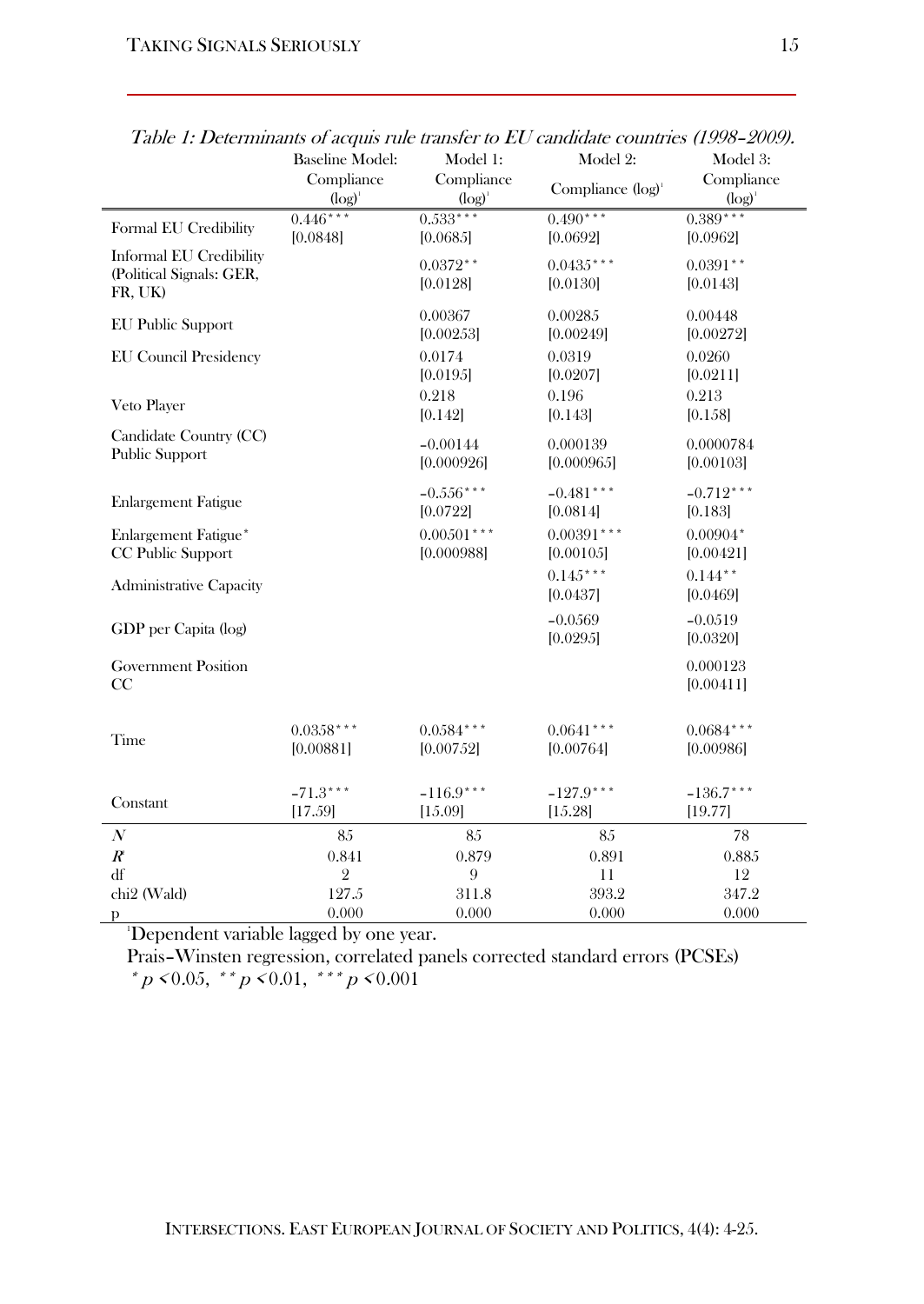At the most general level, the findings lend empirical support to the hypothesis of the relevance of both formal and informal credibility.19 To be sure, while these results corroborate H1 and H2, there exist differences in terms of effect sizes. Specifically, formal credibility exerts a substantially greater effect on EU rule transfer to candidate countries (advancement in the accession process increases compliance with EU law in candidate countries by 63 per cent) as compared to informal credibility (one unit increase in positive signals raises compliance by roughly 4.5 per cent).20 Substantively speaking, this suggests that formal credibility is highly important and that informal credibility (in terms of big country positions) is an additional element in the credibility of EU conditionality.

By contrast, other EU–level factors, including public support in the EU (H3) and the preferences of the EU Council Presidency (H4), turn out to be insignificant. A possible explanation for this non–finding might be that EU public opinion and the EU Presidency are only secondary factors compared to the signals made by Member State governments. This conjecture would seem plausible insofar as Member States possess, relatively speaking, the greatest de jure and de facto power over EU enlargement policy.

| Enlargement<br>wave | Country and years                                                          |  |  |
|---------------------|----------------------------------------------------------------------------|--|--|
| Accession to the    | Cyprus (1998–2003), Czech Republic (1998–2003), Estonia                    |  |  |
| EU on 1 May         | (1998–2003), Hungary (1998–2003), Latvia (1998–2003),                      |  |  |
| 2004                | Lithuania (1998-2003), Malta (1999-2003), Poland (1998-2003),              |  |  |
|                     | Slovakia (1998–2003), Slovenia (1998–2003).                                |  |  |
| Accession to the    |                                                                            |  |  |
| $EI$ on 1           | Bulgaria (1998–2005), Romania (1998–2005).                                 |  |  |
| January 2007        |                                                                            |  |  |
| Accession to the    |                                                                            |  |  |
| EU on 1 July        | Croatia (2005–2009).                                                       |  |  |
| 2013                |                                                                            |  |  |
| Other               | Macedonia (2005–2009), Montenegro (2006–2009), Turkey<br>$(1998 - 2009)$ . |  |  |

Table 2 Countries included in the study sample.

Furthermore, veto player and public support in the candidate country are insignificant variables. This finding may be explained due to acquis implementation being mostly overseen by specific ministries or government agencies – many candidate countries have established EU ministries of some sort to oversee the rule adoption process. This finding is in line with those of authors who found that veto players do not matter so much during accession negotiations but rather come into play after a candidate country has joined the EU (e.g. Dimitrova, 2002).

<sup>19</sup> Here operationalized with respect to the enlargement preferences of the political elite in the 'big three' (Germany, France and the UK).

 $2^{\circ}$  Calculations based on estimates from Model 2 because it has the best model-fit parameters.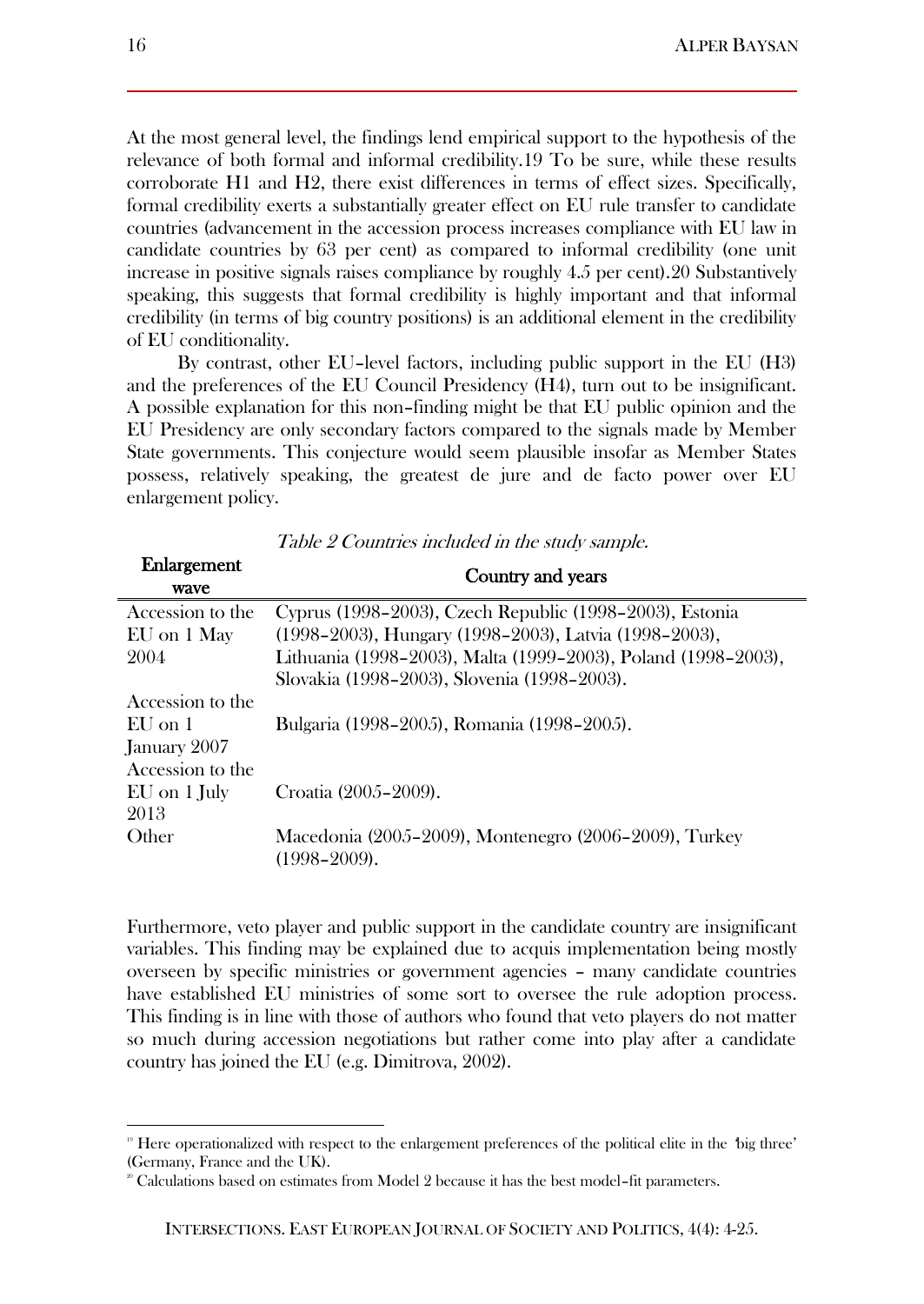A rather intriguing result pertains to enlargement fatigue, which exhibits a negative and significant effect. In essence, this means that negotiating accession between 2004 and 2009 decreases a candidate country's compliance with EU law by 38 per cent.21 A related and interesting finding pertains to the interaction of enlargement fatigue and public support in candidate countries. Substantively speaking, this finding suggests that unfavorable external conditions such as enlargement fatigue seem to be alleviated by higher levels of public support for EU membership in candidate countries.22 That is, the higher the public support, the smaller the detrimental impact of enlargement fatigue on compliance (Figure 1), holding all other variables constant at their mean values.



Figure 1: Conditional marginal effect of enlargement fatigue and public support for EU membership in candidate countries on acquis rule transfer.

## 5. Concluding remarks

 $\overline{a}$ 

This article has investigated the link between EU membership conditionality and rule transfer to candidate countries. The results show that the credibility of EU membership offers are dynamic in nature: they are shaped by official EU announcements that affirm the advancement of a given country in the accession process (formal credibility) and, to a lesser extent, by political signals (informal

 $2<sup>21</sup>$  Calculations based on estimates from Model 2 because it has the best model–fit parameters.

 $2<sup>2</sup>$  For public support values greater than 85 per cent, the effect is not significant. This, however, is most likely due to the limited data in this band range.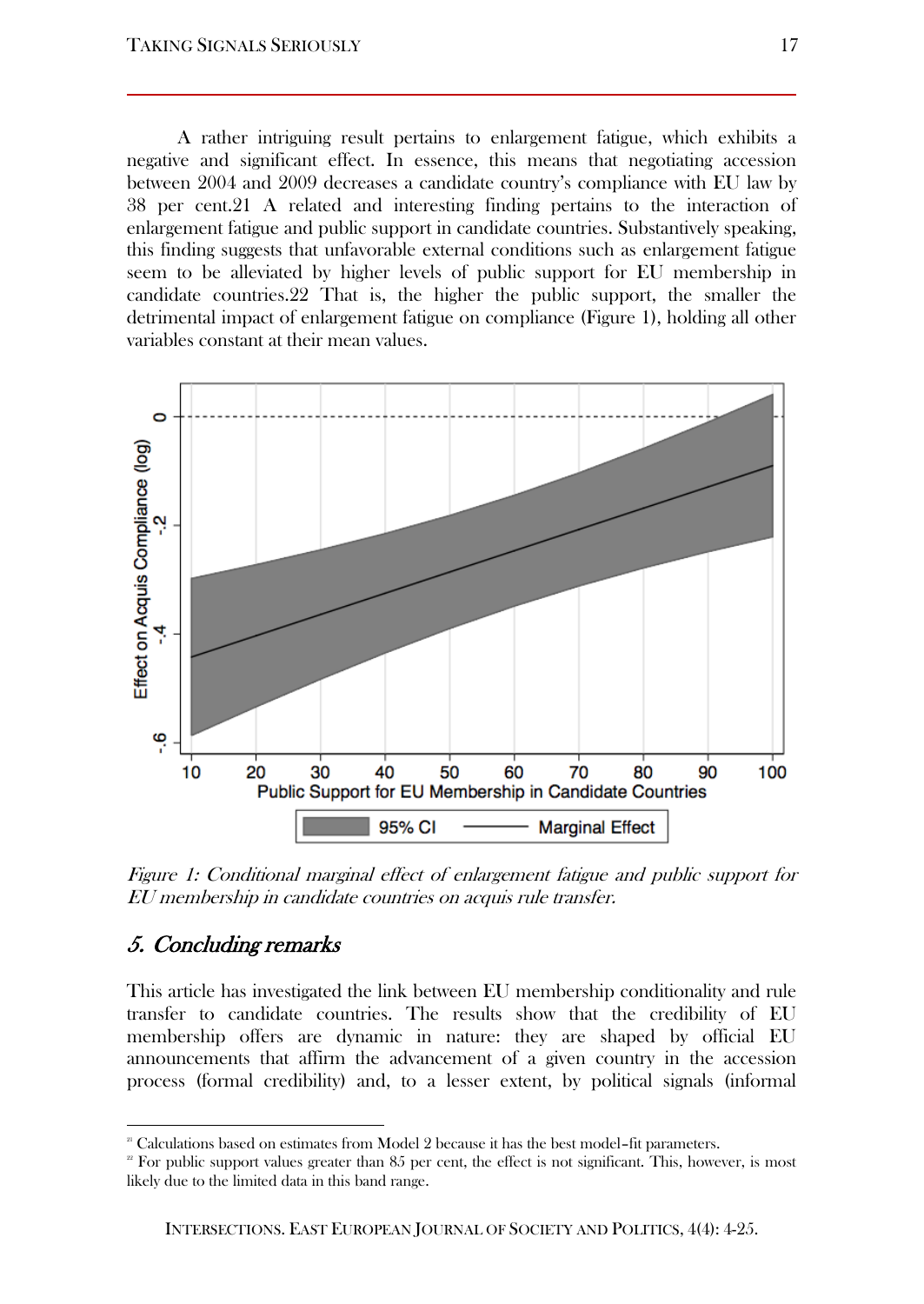credibility) – most notably, from the powerful countries the UK, France and Germany.<sup>23</sup> Thus, informal signals are best understood in terms of a supporting pillar of overall EU membership credibility. An open question for the future concerns the role of the UK once it leaves the Union. Which country is going to fill the power vacuum? And how is this going to affect the positions of Germany and France? Given that the UK, a traditionally pro–enlargement Member State, is leaving the stage this may have substantial implications for enlargement policy in general and rule transfer to candidate countries in particular.

In terms of policy–making, there are a variety of implications. On the one hand, the opportunities for influencing informal signals are arguably limited within the complex political architecture of the EU. However, a partial remedy for credibility issues and membership uncertainty may reside within candidate countries themselves in the form of mobilizing public support. As the empirical results of the statistical analysis suggest, supportive domestic publics can alleviate the detrimental impact of enlargement fatigue. Pro–EU forces might, for example, initiate media campaigns and other grassroots–targeted activities to convince a broader elite base and public of the potential merits of EU membership. Against this background, EU civil society support and programs such as Twinning or Sigma remain important. One caveat, however, is that such measures may buy time and facilitate continued rule transfer temporarily but do not represent a sustainable solution in the long term. In short, there is no way around a credible reward perspective in the mid– and long–term, be this in the form of membership, financial payments, visa–free travel, or other attractive incentives (Trauner, 2009). On the other hand, and from the EU's vantage point, the ongoing accession process in the Western Balkans (and also Turkey) may benefit from both strong formal and informal credibility signals. While the Commission is habitually in favor of enlargement, the challenge will lie in bringing relevant Member States on board, too. What is more, during the increased politicization of EU politics (Hooghe and Marks, 2009), it may perhaps be time to put up for debate whether the unanimous consent of all Member States is truly necessary for the accession of a candidate country. This represents a huge factor of uncertainty for a third country that is negotiating accession and, as a corollary, can negatively affect its willingness to adopt potentially costly EU law and domestic reforms.

Referring back to the theory and the research community, a key point to drive home is that the external incentives model has hitherto left informal political signals undertheorized. Acknowledging their role opens up several new research opportunities for future studies. First, it would be interesting to see whether the findings hold for different enlargement rounds. The present study has zoomed in on the time period 1998 to 2009. Future research may extend the time frame beyond 2009 and include additional country–observations in any examination (e.g. Macedonia, Montenegro, and Turkey post–2009; Serbia and Albania, if not perhaps also potential candidate countries such as Bosnia and Herzegovina and Kosovo). Second, once a big enough sample can be compiled, researchers may also test the relative effect of policy areas or the level of issue–politicization on the effectiveness of rule transfer. The following questions could be addressed in follow–up studies: Do

<sup>&</sup>lt;sup>23</sup> After all, the 'big three' not only possess strong voting rights within the Council, but also dispose of vast social networks and informal political capital.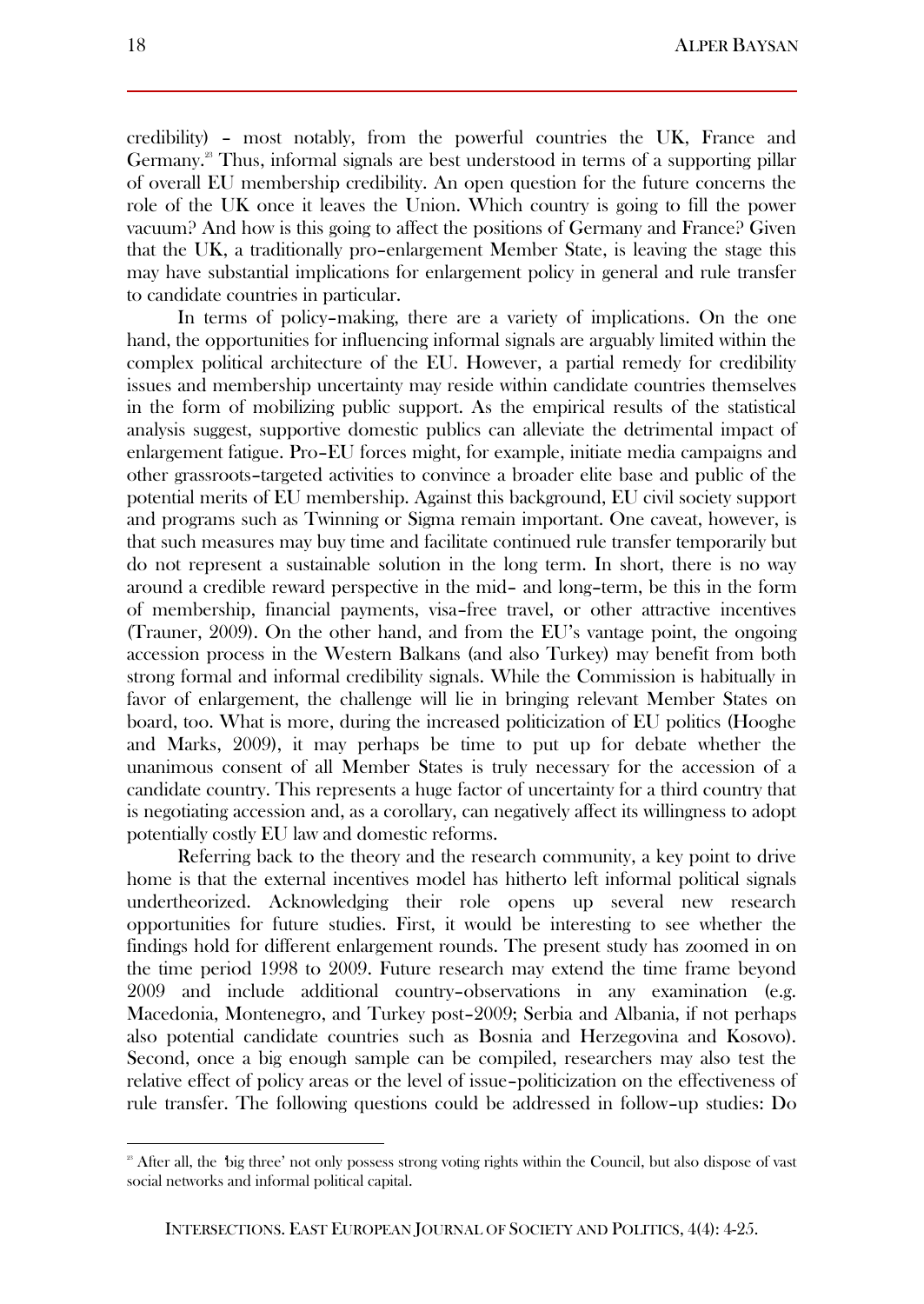(informal) political signals matter in transport policy as much as, for example, issues related to judiciary and fundamental rights; and how does the level of politicization of a given issue in a candidate country affect EU rule adoption; does a 'constraining dissensus' (Hooghe and Marks, 2009) in the target state thwart rule adoption even if there is a reassuring credibility structure? Third, scholars may explore more direct ways of measuring informal credibility signals. Alternative measures may be extracted from political speeches, parliamentary debates, social and printed media<sup>24</sup> and collected for the entire set or a sample of Member States. This would allow for the dissection of 'significant' sender countries, if not regions, other than the 'big three'. Building up a large database of policy signals may not only allow for a more fine– grained analysis but also enable researchers to examine political signals as both dependent and independent variables.

#### References

- Beck, N. and Katz, J. N. (1995) What To Do (and Not to Do) with Time–Series Cross–Section Data. American Political Science Review, 89(03): 634–647. DOI: https://doi.org/10.2307/2082979
- Benoit, K. and Laver, M. (2006) Party Policy in Modern Democracies: Taylor and Francis. DOI: https://doi.org/10.4324/9780203028179
- Böhmelt, T. and Freyburg, T. (2012) The Temporal Dimension of the Credibility of EU Conditionality and Candidate States' Compliance with the Acquis Communautaire 1998–2009. European Union Politics, 14(2): 250–272. DOI: https://doi.org/10.1177/1465116512458164
- Börzel, T. A. and Schimmelfennig, F. (2017) Coming Together or Drifting Apart? The EU's Political Integration Capacity in Eastern Europe. Journal of European Public Policy, 24(2): 278–296. DOI: https://doi.org/10.1080/13501763.2016.1265574
- Cengiz, F. and Hoffmann, L. (2013) Rethinking Conditionality: Turkey's European Union Accession and the Kurdish Question. JCMS: Journal of Common Market Studies, 51(3): 416–432. DOI: https://doi.org/10.1111/jcms.12010
- Dimitrova, A. (2002) Enlargement, Institution Building and the EU's Administrative
- Capacity Requirement. West European Politics, 25(4) :171–190. DOI: https://doi.org/10.1080/713601647
- Emerson, M., Aydin, S., Noutcheva, G., Tocci, N. and Vahl, M. (2005) The Reluctant Debutante: The European Union as Promoter of Democracy in Its Neighbourhood. CEPS Working Document: Vol. 223. Brussels: CEPS.

<sup>&</sup>lt;sup>24</sup> In relation, scholars may also take issue with the question whether there is a two–way causal relationship between informal signals and rule adoption. It is not only conceivable that positive signals provoke more comprehensive rule adoption; the dynamics of rule adoption in a given candidate country may provoke EU actors to send signals (reassuring/criticizing) as well.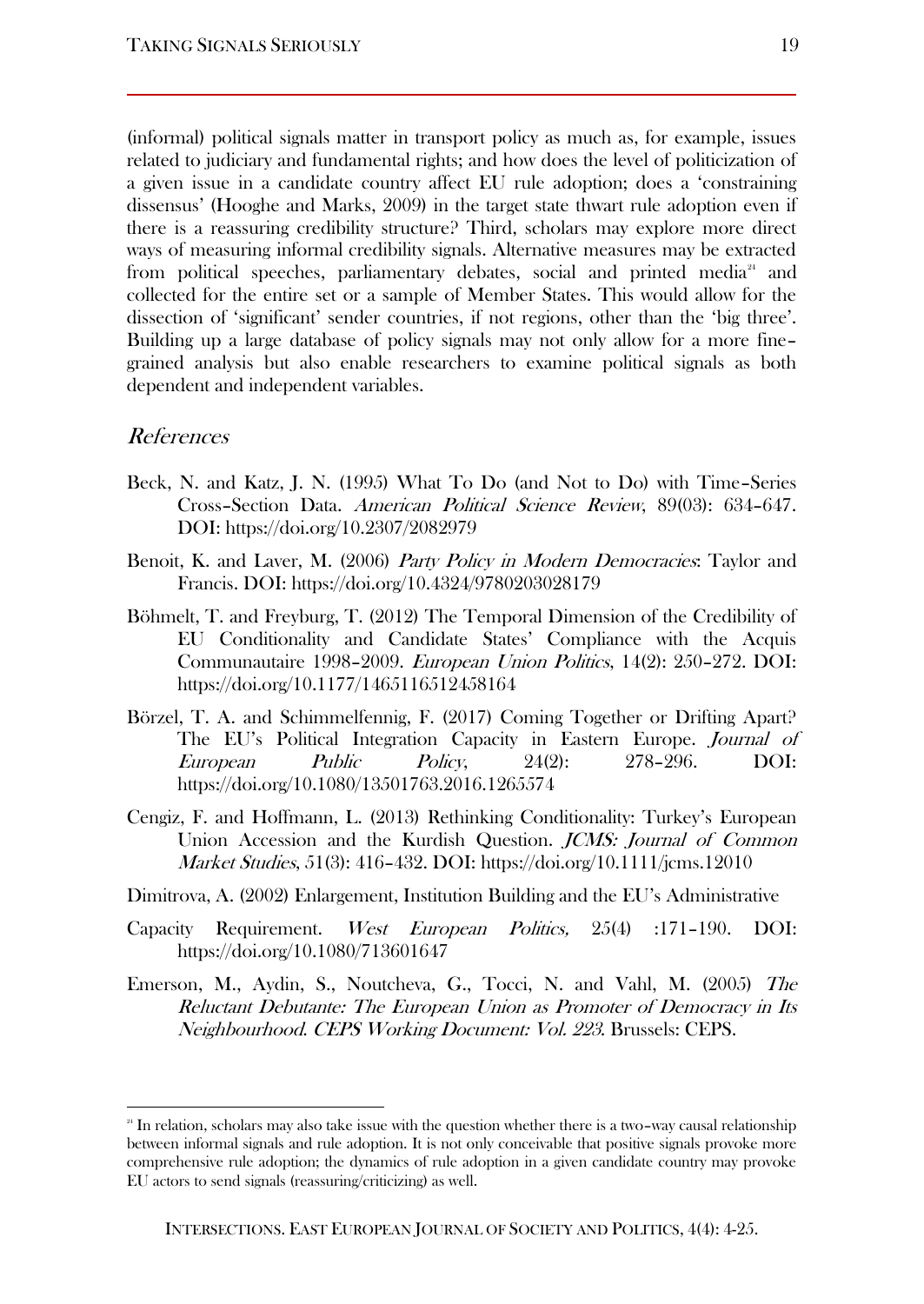- Freyburg, T. and Richter, S. (2014) The Devil Lies in the System: Perceived Credibility and Effectiveness of European Union Accession Conditionality. Paper prepared for presentation at the ETH Zurich CIS EUP Colloquium, 2 April 2014, Zurich.
- Henisz, W. J. (2002) The Institutional Environment for Infrastructure Investment. Industrial and Corporate Change, 11(2): 355–389. DOI: https://doi.org/10.1093/icc/11.2.355
- Hille, P. and Knill, C. (2016) 'It's the Bureaucracy, Stupid': The Implementation of the Acquis Communautaire in EU Candidate Countries, 1999–2003. European Union *Politics*, 7(4): 531-552. DOI: https://doi.org/10.1177/1465116506069442
- Hillion, C. (2010) The Creeping Nationalisation of the EU Enlargement Policy. Stockholm: Swedish Institute for European Policy Studies. Available at: http://www.sieps.se/en/publications/2010/the–creeping–nationalisation–of–the– eu–enlargement–policy–20106/Sieps\_2010\_6.pdf . Accessed: 11–08–2017
- Honaker, J. and King, G. (2010) What to Do about Missing Values in Time–Series Cross–Section Data. American Journal of Political Science, 54(2): 561–581. DOI: https://doi.org/10.1111/j.1540–5907.2010.00447.x
- Hooghe, L. and Marks, G. (2009) A Postfunctionalist Theory of European Integration: From Permissive Consensus to Constraining Dissensus. British Journal of Political Science, 39(01): 1–23. DOI: https://doi.org/10.1017/S0007123408000409
- Huszka, B., and Körtvélyesi, Z. (2017) Conditional Changes: Europeanization in the Western Balkans and the Example of Media Freedom. Intersections: East European Journal of Society and Politics, 3(2): 8–32. DOI: https://doi.org/10.17356/ieejsp.v3i2.367
- Jervis, R. (2017) Perception and Misperception in International Politics. Princeton and Oxford: Princeton University Press. DOI: https://doi.org/10.1515/9781400885114
- Kraay, A., Kaufmann, D. and Mastruzzi, M. (2010) The Worldwide Governance Indicators: Methodology and Analytical Issues: The World Bank. DOI: https://doi.org/10.1596/1813–9450–5430
- Linos, K. (2011) Diffusion through Democracy. American Journal of Political Science, 55(3): 678–695. DOI: https://doi.org/10.1111/j.1540– 5907.2011.00513.x
- Marshall, M. G., Gurr, T. R., Davenport, C. and Jaggers, K. (2016) Polity IV, 1800– 1999. Comparative Political Studies, 35(1): 40–45. DOI: https://doi.org/10.1177/001041400203500103
- McLaren, L. M. (2006) Identity, Interests and Attitudes to European Integration. London: Palgrave Macmillan UK. DOI: https://doi.org/10.1057/9780230504240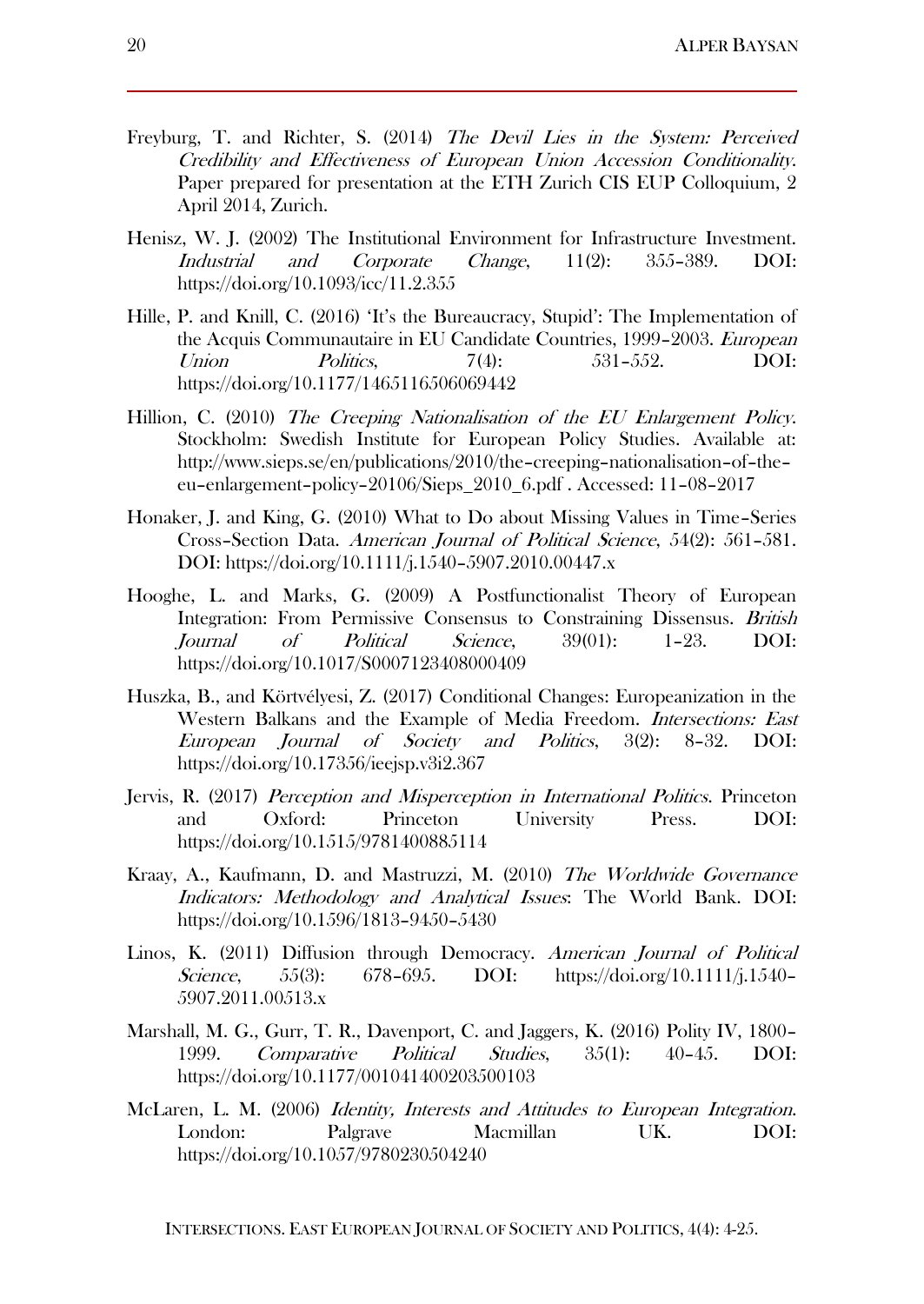- Moravcsik, A. M. (1998) The Choice for Europe: Social Purpose and State Power from Messina to Maastricht: Cornell Studies in Political Economy. Ithaca, NY: Cornell University Press. DOI: https://doi.org/10.4324/9781315072258
- Müftüler–Bac, M. and Mclaren, L. (2003) Enlargement Preferences and Policy– Making in the European Union: Impacts on Turkey. *Journal of European* Integration, 25(1): 17–30. DOI: https://doi.org/10.1080/0703633031000077181
- Naurin, D. and Lindahl, R. (2010) Out in the Cold? Flexible Integration and the Political Status of Euro Opt–Outs. European Union Politics, 11(4): 485–509. DOI: https://doi.org/10.1177/1465116510382463
- O'Brennan, J. (2014) On the Slow Train to Nowhere? The European Union, Enlargement Fatigue and the Western Balkans. European Foreign Affairs Review, 19(2): 221–242.
- Plümper, T., Troeger, V. E. and Manow, P. (2005) Panel Data Analysis in Comparative Politics: Linking Method to Theory. European Journal of Political Research, 44(2): 327–354. DOI: https://doi.org/10.1111/j.1475– 6765.2005.00230.x
- Saatcioglu, B. (2011) Revisiting the Role of Credible EU Membership Conditionality for EU Compliance: The Turkish Case. Uluslararası *İ*li*ş*kiler [Journal of International Relations], 31(8): 23–44.
- Schimmelfennig, F. (2001) The Community Trap: Liberal Norms, Rhetorical Action, and the Eastern Enlargement of the European Union. International Organization, 55(1): 47–80. DOI: https://doi.org/10.1162/002081801551414
- Schimmelfennig, F. (ed.). (2005) The Europeanization of Central and Eastern Europe. Cornell University Press.
- Schimmelfennig, F. and Scholtz, H. (2008) EU Democracy Promotion in the European Neighbourhood. European Union Politics, 9(2): 187–215. DOI: https://doi.org/10.1177/1465116508089085
- Schimmelfennig, F. and Sedelmeier, U. (2004) Governance by conditionality: EU rule transfer to the candidate countries of Central and Eastern Europe. Journal of European Public Policy, 11(4): 661–679. DOI: https://doi.org/10.1080/1350176042000248089
- Schneider, C. J. (2009) Conflict, Negotiation and European Union Enlargement. Cambridge: Cambridge University Press. DOI: https://doi.org/10.1017/cbo9780511575235
- Smith, K. (2003) The Evolution and Application of EU Membership Conditionality. In: Cremona, M. (ed.) The Collected Courses of the Academy of European Law: Vol. 12,1. The Enlargement of the European Union. Oxford: Oxford University Press. 105–140. DOI: https://doi.org/10.1093/acprof:oso/9780199260942.003.0005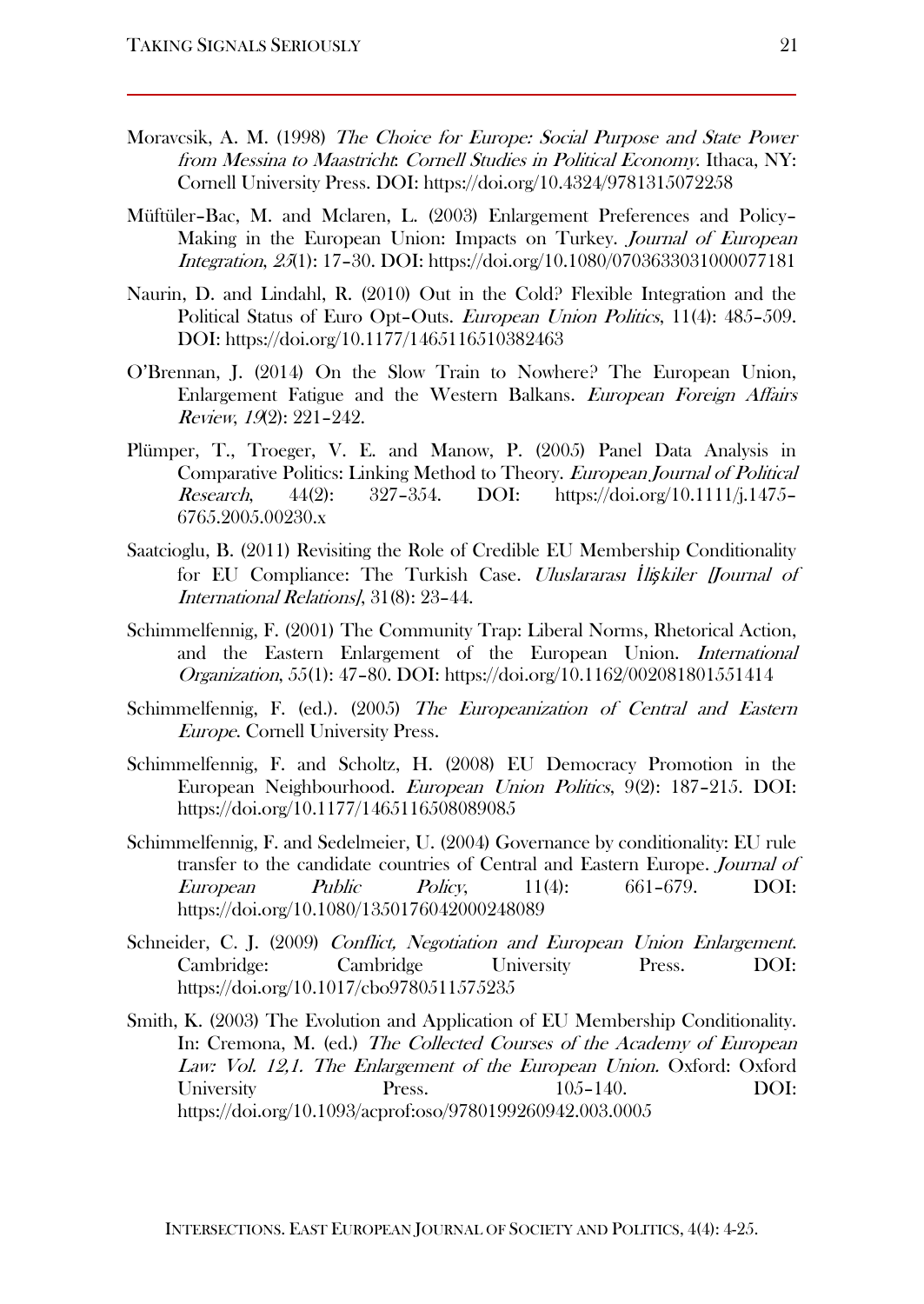- Steunenberg, B. and Dimitrova, A. L. (2008) Compliance in the EU Enlargement Process: The Limits of Conditionality. European Integration Online Papers, 11(5): 1–18.
- Szolucha, A. (2010) The EU and 'Enlargement Fatigue': Why Has the European Union Not Been Able to Counter 'Enlargement Fatigue'?. *Journal of* Contemporary European Research, 6(1): 107–122. Available at: https://www.jcer.net/index.php/jcer/article/download/124/192
- Tallberg, J. (2004) The Power of the Presidency: Brokerage, Efficiency and Distribution in EU Negotiations *JCMS: Journal of Common Market Studies*, <sup>42</sup>(5): 999–1022. DOI: https://doi.org/10.1111/j.0021–9886.2004.00538.x
- Thomson, R. (2011) Resolving Controversy in the European Union: Legislative Decision-Making Before and After Enlargement. Cambridge: Cambridge University Press. DOI: https://doi.org/10.1017/cbo9781139005357
- Toshkov, D. (2008) Embracing European Law. European Union Politics, 9(3): 379– 402. DOI: https://doi.org/10.1177/1465116508093490
- Toshkov, D. (2010) Taking Stock: A Review of Quantitative Studies of Transposition and Implementation of EU Law. Vienna: Institute for European Integration Research (EIF), No. 1.
- Trauner, F. (2009) From Membership Conditionality to Policy Conditionality: EU External Governance in South Eastern Europe. Journal of European Public Policy, 16(5): 774–790. DOI: https://doi.org/10.1080/13501760902983564
- Tsebelis, G. (2002) Veto Players: How Political Institutions Work. Princeton: Princeton University Press. DOI: https://doi.org/10.1515/9781400831456
- Ugur, M. (2010) Open–Ended Membership Prospect and Commitment Credibility: Explaining the Deadlock in EU–Turkey Accession Negotiations. JCMS: Journal of Common Market Studies, 48(4): 967–991. DOI: https://doi.org/10.1111/j.1468–5965.2010.02082.x
- Volkens, A., Lehmann, P., Matthieß, T., Merz, N., Regel, S. and Werner, A. (2013) The Manifesto Data Collection: Manifesto Project (MRG / CMP / MARPOR).
- Wooldridge, J. M. (2002) Econometric Analysis of Cross Section and Panel Data. Cambridge, MA and London, UK: MIT Press.
- Yildirim, C., Baysan, A. and Ediger, V. S. (2013) Europeanization under Membership Uncertainty: The Cases of Environmental and Energy Policy in Turkey. Uluslararası *İ*li*ş*kiler [Journal of International Relations], 39(10): 131–152.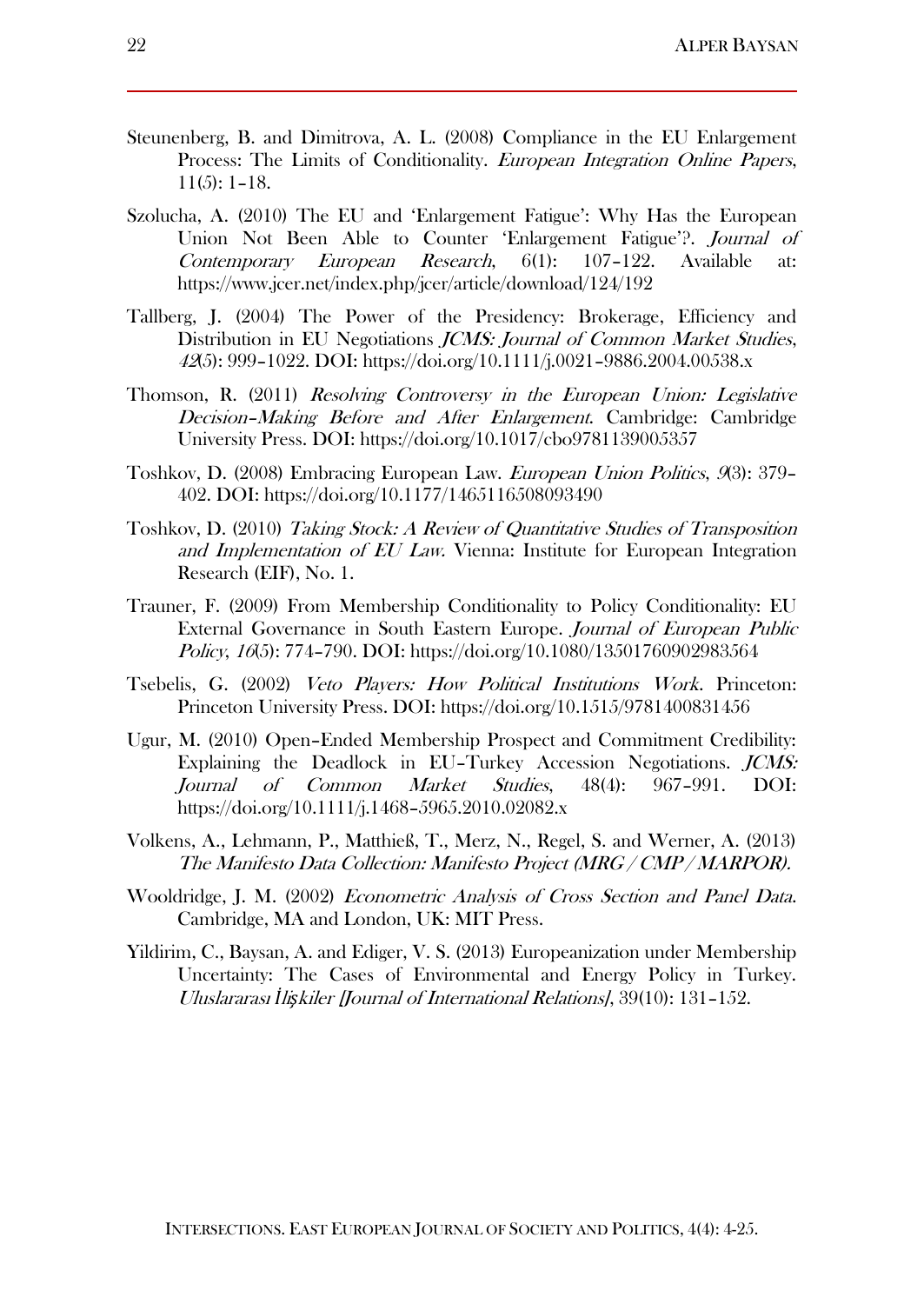# Appendix

| Variable                                                           | Mean    | Std. Dev. | Min.     | Max.         | N   |
|--------------------------------------------------------------------|---------|-----------|----------|--------------|-----|
| Year                                                               | 2001.96 | 3.079     | 1998     | 2009         | 101 |
|                                                                    |         |           |          |              |     |
| Compliance with Acquis (log)                                       | 0.439   | 0.218     | $-0.111$ | 0.799        | 101 |
| Formal EU Credibility                                              | 0.507   | 0.254     | $\theta$ | $\mathbf{1}$ | 101 |
| <b>Informal EU Credibility</b><br>(Political Signals: GER, FR, UK) | 4.928   | 1.465     | 2.621    | 6.414        | 101 |
| <b>EU Public Support</b>                                           | 40.026  | 5.695     | 28       | $52\,$       | 101 |
| Candidate Country Public Support                                   | 55.568  | 15.113    | 20.633   | 99.445       | 101 |
| Veto Player                                                        | 0.463   | 0.085     | 0.27     | 0.67         | 101 |
| <b>Bureaucratic Quality</b>                                        | 0.383   | 0.484     | $-0.940$ | 1.35         | 101 |
| GDP per capita (log)                                               | 8.487   | 0.618     | 7.098    | 9.666        | 101 |
| <b>Government Position Candidate Country</b>                       | 14.259  | 3.748     | 6.165    | 19.8         | 92  |
| Economic Liberalization (Heritage Found.)                          | 60.671  | 6.99      | 45.7     | 77.7         | 98  |
| Political Liberalization (Polity IV)                               | 8.931   | 1.061     | 6        | 10           | 101 |
| <b>EU Council Presidency</b>                                       | 0.713   | 0.455     | $\theta$ | $\mathbf{1}$ | 101 |
| <b>Enlargement Fatigue</b>                                         | 0.208   | 0.408     | $\theta$ | 1            | 101 |

Table 3: Descriptive statistics.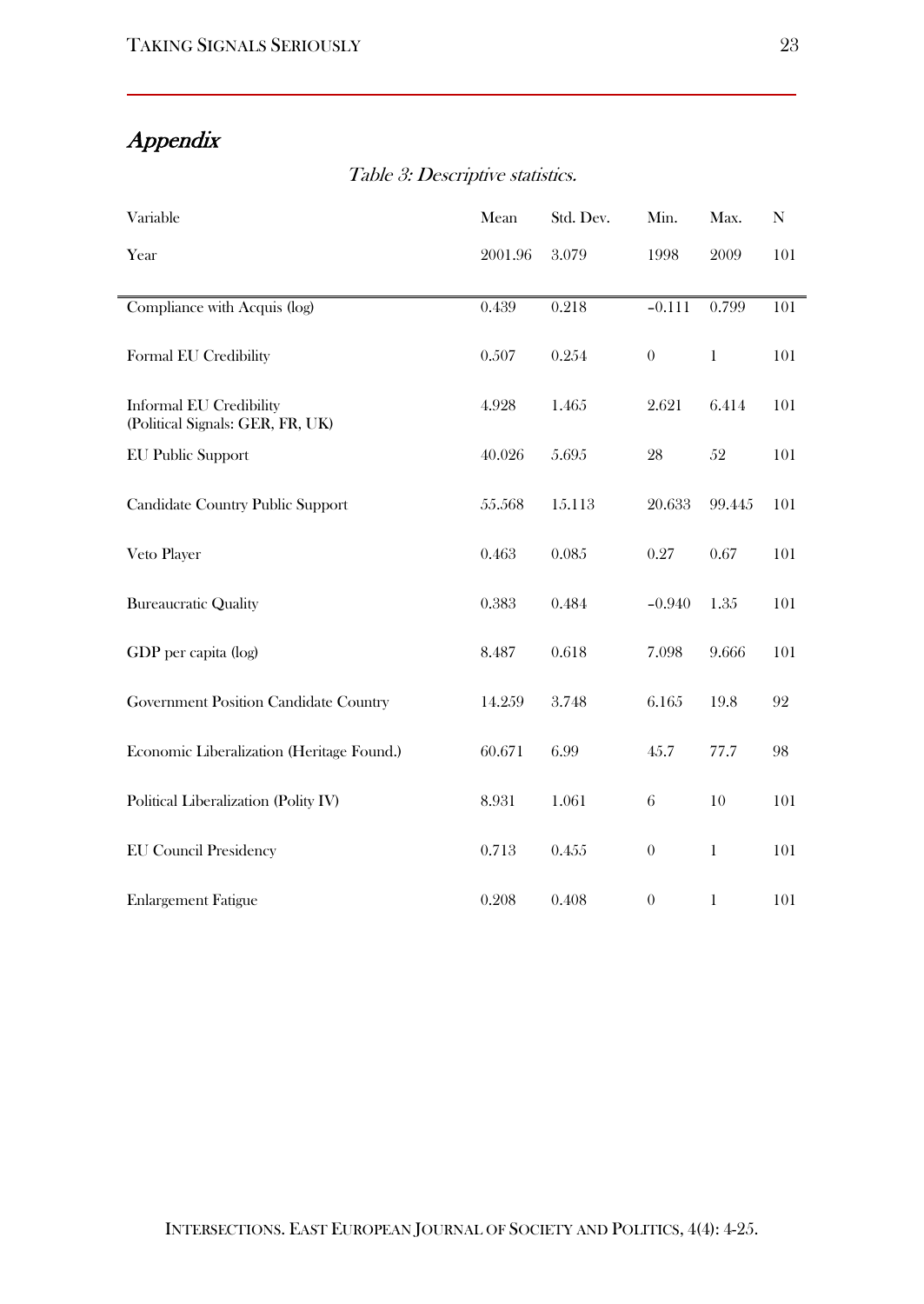|                                                       | Model 4:                   | Model 5:                   | Model 6:                   | Model 7:                 |  |
|-------------------------------------------------------|----------------------------|----------------------------|----------------------------|--------------------------|--|
|                                                       | Compliance<br>(log)        | Compliance                 | Compliance                 | Compliance<br>(log)      |  |
|                                                       |                            | (log)                      | (log)                      |                          |  |
|                                                       | No lag                     | 1-year lag                 | 1-year lag                 | 1-year lag               |  |
|                                                       |                            |                            |                            |                          |  |
| Formal EU Credibility                                 | $0.512***$                 | $0.436***$                 | $0.486***$                 | $0.604***$               |  |
|                                                       | [0.0537]                   | [0.0858]                   | [0.0643]                   | [0.0831]                 |  |
| <b>Informal EU Credibility</b><br>(Political Signals: | $0.0375*$                  | $0.0299*$                  | $0.0301*$                  | $0.0565***$              |  |
| GER, FR, UK)                                          | [0.0149]                   | [0.0131]                   | [0.0124]                   | [0.0140]                 |  |
|                                                       |                            |                            |                            |                          |  |
| <b>EU Public Support</b>                              | 0.00144<br>[0.00251]       | 0.00290<br>[0.00270]       | 0.000860<br>[0.00236]      | $0.00687**$<br>[0.00219] |  |
|                                                       |                            |                            |                            |                          |  |
| <b>EU Council Presidency</b>                          | 0.0248                     | 0.0273                     | 0.0201                     | 0.0303                   |  |
|                                                       | [0.0223]                   | [0.0206]                   | [0.0200]                   | [0.0304]                 |  |
| Veto Player                                           | 0.151                      | 0.132                      | 0.161                      | $0.310**$                |  |
|                                                       | [0.136]                    | [0.133]                    | [0.137]                    | [0.115]                  |  |
| CC Public Support                                     | $-0.00169$                 | 0.000603                   | $-0.00128$                 | 0.000524                 |  |
|                                                       | [0.000921]                 | [0.00105]                  | [0.00116]                  | [0.00106]                |  |
|                                                       |                            |                            |                            |                          |  |
| <b>Enlargement Fatigue</b>                            | $-0.526***$                | $-0.466$ ***<br>[0.100]    | $-0.492***$                | $-0.546***$              |  |
|                                                       | [0.0889]                   |                            | [0.0731]                   | [0.0750]                 |  |
| Enlargement Fatigue*                                  | $0.00422***$               | $0.00337*$                 | $0.00382***$               | $0.00561$ ***            |  |
| CC Public Support                                     | [0.00124]                  | [0.00136]                  | [0.00105]                  | [0.00112]                |  |
| <b>Bureaucratic Quality</b>                           |                            | 0.0616                     | 0.0157                     | $0.0801*$                |  |
|                                                       |                            | [0.0354]                   | [0.0435]                   | [0.0370]                 |  |
| Economic Liberalization                               |                            | 0.00380                    |                            |                          |  |
| (Heritage Foundation)                                 |                            | [0.00241]                  |                            |                          |  |
|                                                       |                            |                            |                            |                          |  |
| Political Liberalization                              |                            |                            | $0.0416*$                  |                          |  |
| (Polity IV)                                           |                            |                            | [0.0180]                   |                          |  |
| Time                                                  | $0.0646***$                | $0.0591$ ***               | $0.0561***$                | $0.0610***$              |  |
|                                                       | [0.00792]                  | [0.00837]                  | [0.00754]                  | [0.0104]                 |  |
| Constant                                              | $-129.4***$                | $-118.5***$                | $-112.6***$                | $-122.6***$              |  |
|                                                       | [15.93]                    | [16.76]                    | [15.11]                    | [20.93]                  |  |
|                                                       |                            |                            |                            |                          |  |
| $\boldsymbol{N}$                                      | 101                        | 82                         | 85                         | 85                       |  |
| $R^{\circ}$                                           | 0.752                      | 0.878                      | 0.889                      | 0.778                    |  |
| df                                                    | 9                          | 11                         | 11                         | 10                       |  |
| chi <sub>2</sub> (Wald)                               | 365.2<br>0.000             | 307.5<br>0.000             | 357.7<br>0.000             |                          |  |
| p                                                     |                            |                            |                            |                          |  |
| Estimation                                            | Prais-Winsten <sup>1</sup> | Prais-Winsten <sup>1</sup> | Prais-Winsten <sup>1</sup> | OLS <sup>2</sup>         |  |

Table 4: Robustness checks. Determinants of acquis rule transfer to EU candidate countries (1998–2009).